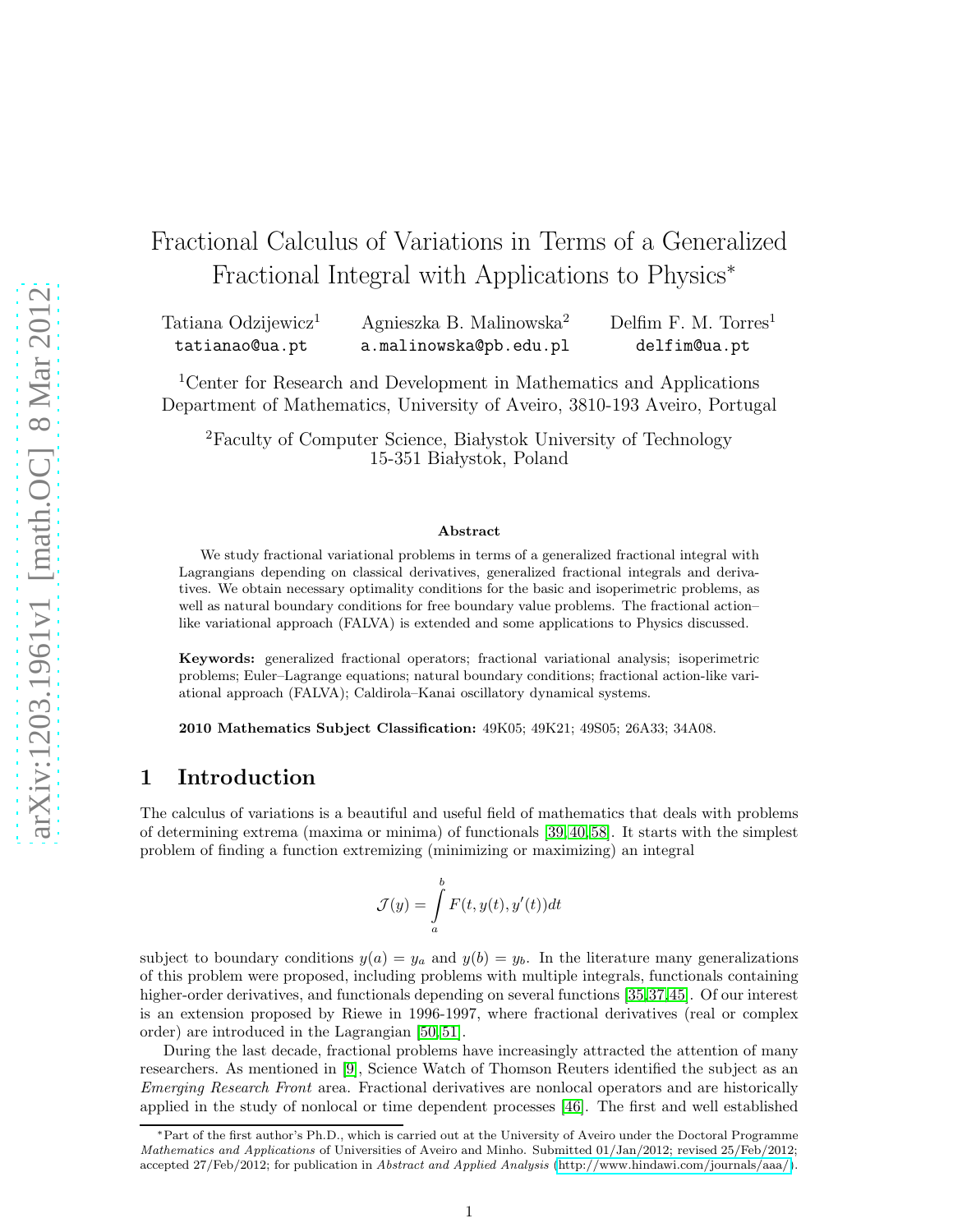application of fractional calculus in Physics was in the framework of anomalous diffusion, which is related to features observed in many physical systems. Here we can mention the report [\[38\]](#page-18-6) demonstrating that fractional equations works as a complementary tool in the description of anomalous transport processes. Within the fractional approach it is possible to include external fields in a straightforward manner. As a consequence, in a short period of time the list of applications expanded. Applications include chaotic dynamics [\[60\]](#page-19-3), material sciences [\[33\]](#page-18-7), mechanics of fractal and complex media [\[12,](#page-17-0) [32\]](#page-18-8), quantum mechanics [\[25,](#page-17-1) [31\]](#page-17-2), physical kinetics [\[61\]](#page-19-4), long-range dissipation [\[54\]](#page-19-5), long-range interaction [\[53,](#page-19-6) [55\]](#page-19-7), just to mention a few. One of the most remarkable applications of fractional calculus appears, however, in the fractional variational calculus, in the context of classical mechanics. Riewe [\[50,](#page-19-1) [51\]](#page-19-2) shows that a Lagrangian involving fractional time derivatives leads to an equation of motion with nonconservative forces such as friction. It is a remarkable result since frictional and nonconservative forces are beyond the usual macroscopic variational treatment and, consequently, beyond the most advanced methods of classical mechanics [\[30\]](#page-17-3). Riewe generalizes the usual variational calculus, by considering Lagrangians that dependent on fractional derivatives, in order to deal with nonconservative forces. Recently, several different approaches have been developed to generalize the least action principle and the Euler–Lagrange equations to include fractional derivatives. Results include problems depending on Caputo fractional derivatives, Riemann–Liouville fractional derivatives and others [\[3,](#page-16-1) [4,](#page-16-2) [10,](#page-16-3) [11,](#page-16-4) [14,](#page-17-4) [19,](#page-17-5) [20,](#page-17-6) [34,](#page-18-9) [36,](#page-18-10) [41–](#page-18-11)[43,](#page-18-12) [52\]](#page-19-8).

A more general unifying perspective to the subject is, however, possible, by considering fractional operators depending on general kernels [\[1,](#page-16-5) [28,](#page-17-7) [44\]](#page-18-13). In this work we follow such an approach, developing a generalized fractional calculus of variations. We consider very general problems, where the classical integrals are substituted by generalized fractional integrals, and the Lagrangians depend not only on classical derivatives but also on generalized fractional operators. Problems of the type considered here, for particular kernels, are important in Physics [\[18\]](#page-17-8). Here we obtain general necessary optimality conditions, for several types of variational problems, which are valid for rather arbitrary operators and kernels. By choosing particular operators and kernels, one obtains the recent results available in the literature of Mathematical Physics [\[8,](#page-16-6) [15](#page-17-9)[–18,](#page-17-8) [24\]](#page-17-10).

The paper is organized as follows. In Section [2](#page-1-0) we introduce the generalized fractional operators and prove some of its basic properties. Section [3](#page-4-0) is dedicated to prove integration by parts formulas for the generalized fractional operators. Such formulas are then used in later sections to prove necessary optimality conditions (Theorems [14](#page-6-0) and [23\)](#page-10-0). In Sections [4,](#page-6-1) [5](#page-8-0) and [6](#page-10-1) we study three important classes of generalized variational problems: we obtain fractional Euler–Lagrange conditions for the fundamental (Section [4\)](#page-6-1) and generalized isoperimetric problems (Section [6\)](#page-10-1), as well as fractional natural boundary conditions for generalized free-boundary value problems (Section [5\)](#page-8-0). Finally, two illustrative examples are discussed in detail in Section [7,](#page-12-0) while applications to Physics are given in Section [8:](#page-14-0) in Section [8.1](#page-14-1) we obtain the damped harmonic oscillator in quantum mechanics, in Section [8.2](#page-14-2) we show how results from FALVA Physics can be obtained. We end with Section [9](#page-15-0) of conclusion, pointing out an important direction of future research.

# <span id="page-1-0"></span>2 Preliminaries

In this section we present definitions and properties of generalized fractional operators. As particular cases, by choosing appropriate kernels, these operators are reduced to standard fractional integrals and fractional derivatives. Other nonstandard kernels can also be considered as particular cases. For more on the subject of generalized fractional calculus and applications, we refer the reader to the book [\[28\]](#page-17-7). Throughout the text,  $\alpha$  denotes a real number between zero and one. Following [\[5\]](#page-16-7), we use round brackets for the arguments of functions, and square brackets for the arguments of operators. By definition, an operator receives and returns a function.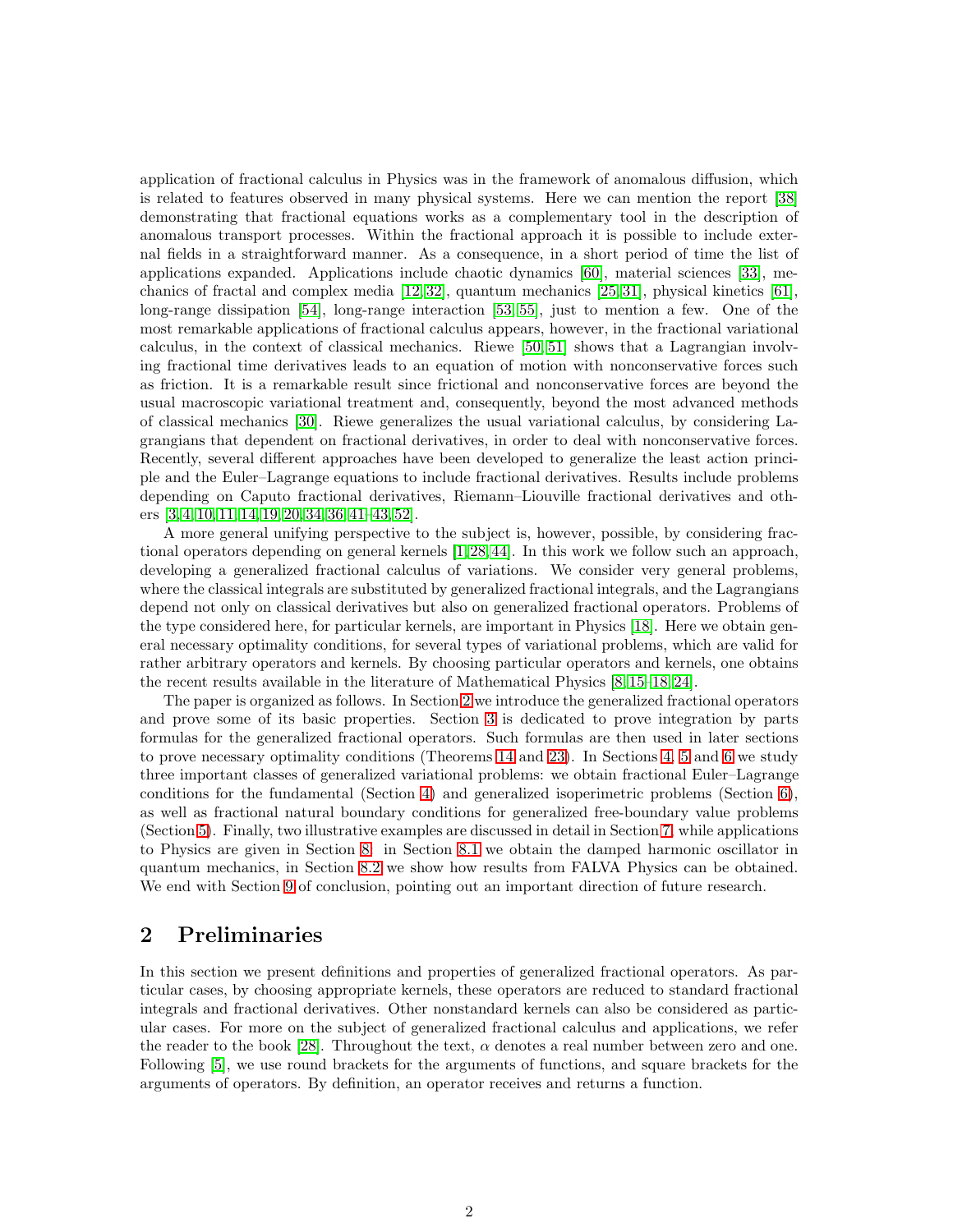**Definition 1** (Generalized fractional integral). The operator  $K_P^{\alpha}$  is given by

$$
K_P^{\alpha}[f](x) = K_P^{\alpha}[t \mapsto f(t)](x) = p \int_a^x k_{\alpha}(x,t) f(t) dt + q \int_x^b k_{\alpha}(t,x) f(t) dt,
$$

where  $P = \langle a, x, b, p, q \rangle$  is the parameter set (p-set for brevity),  $x \in [a, b]$ , p, q are real numbers, and  $k_{\alpha}(x,t)$  is a kernel which may depend on  $\alpha$ . The operator  $K_P^{\alpha}$  is referred as the operator K (K-op for simplicity) of order  $\alpha$  and p-set P, while  $K^{\alpha}_{P}[f]$  is called the operation K (or K-opn) of f of order  $\alpha$  and p-set P.

Note that if we define

$$
G(x,t) := \begin{cases} pk_{\alpha}(x,t) & \text{if } t < x, \\ qk_{\alpha}(t,x) & \text{if } t \geq x, \end{cases}
$$

then the operator  $K_P^{\alpha}$  can be written in the form

$$
K_P^{\alpha}[f](x) = K_P^{\alpha}[t \mapsto f(t)](x) = \int_a^b G(x,t)f(t)dt.
$$

This is a particular case of one of the oldest and most respectable class of operators, so called Fredholm operators [\[23,](#page-17-11) [47\]](#page-18-14).

**Theorem 2** (cf. Example 6 of [\[23\]](#page-17-11)). Let  $\alpha \in (0,1)$  and  $P = \langle a, x, b, p, q \rangle$ . If  $k_{\alpha}$  is a square integrable function on the square  $\Delta = [a, b] \times [a, b]$ , then  $K_P^{\alpha} : L_2([a, b]) \to L_2([a, b])$  is well defined, linear, and bounded operator.

**Theorem 3.** Let  $k_{\alpha}$  be a difference kernel, i.e., let  $k_{\alpha} \in L_1([a,b])$  with  $k_{\alpha}(x,t) = k_{\alpha}(x-t)$ . Then,  $K_P^{\alpha}: L_1([a,b]) \to L_1([a,b])$  is a well defined bounded and linear operator.

*Proof.* Obviously, the operator is linear. Let  $\alpha \in (0,1)$ ,  $P = \langle a, t, b, p, q \rangle$ , and  $f \in L_1([a, b])$ . Define

$$
F(\tau, t) := \begin{cases} |pk_{\alpha}(t - \tau)| \cdot |f(\tau)| & \text{if } \tau \leq t \\ |qk_{\alpha}(\tau - t)| \cdot |f(\tau)| & \text{if } \tau > t \end{cases}
$$

for all  $(\tau, t) \in \Delta = [a, b] \times [a, b]$ . Since F is measurable on the square  $\Delta$ , we have

$$
\int_{a}^{b} \left( \int_{a}^{b} F(\tau, t) dt \right) d\tau = \int_{a}^{b} \left[ |f(\tau)| \left( \int_{\tau}^{b} |pk_{\alpha}(t - \tau)| dt + \int_{a}^{\tau} |qk_{\alpha}(\tau - t)| dt \right) \right] d\tau
$$
  

$$
\leq \int_{a}^{b} |f(\tau)| ||p| - |q| ||q||_{\infty} d\tau
$$
  

$$
= ||p| - |q| | \cdot ||k_{\alpha}|| \cdot ||f||.
$$

It follows from Fubini's theorem that F is integrable on the square  $\Delta$ . Moreover,

$$
||K_P^{\alpha}[f]|| = \int_a^b \left| p \int_a^t k_{\alpha}(t-\tau) f(\tau) d\tau + q \int_t^b k_{\alpha}(\tau-t) f(\tau) d\tau \right| dt
$$
  
\n
$$
\leq \int_a^b \left( |p| \int_a^t |k_{\alpha}(t-\tau)| \cdot |f(\tau)| d\tau + |q| \int_t^b |k_{\alpha}(\tau-t)| \cdot |f(\tau)| d\tau \right) dt
$$
  
\n
$$
= \int_a^b \left( \int_a^b F(\tau,t) d\tau \right) dt
$$
  
\n
$$
\leq ||p| - |q| \cdot ||k_{\alpha}|| \cdot ||f||.
$$

Hence,  $K_P^{\alpha}: L_1([a, b]) \to L_1([a, b])$  and  $||K_P^{\alpha}|| \le ||p| - |q|| \cdot ||k_{\alpha}||$ .

 $\Box$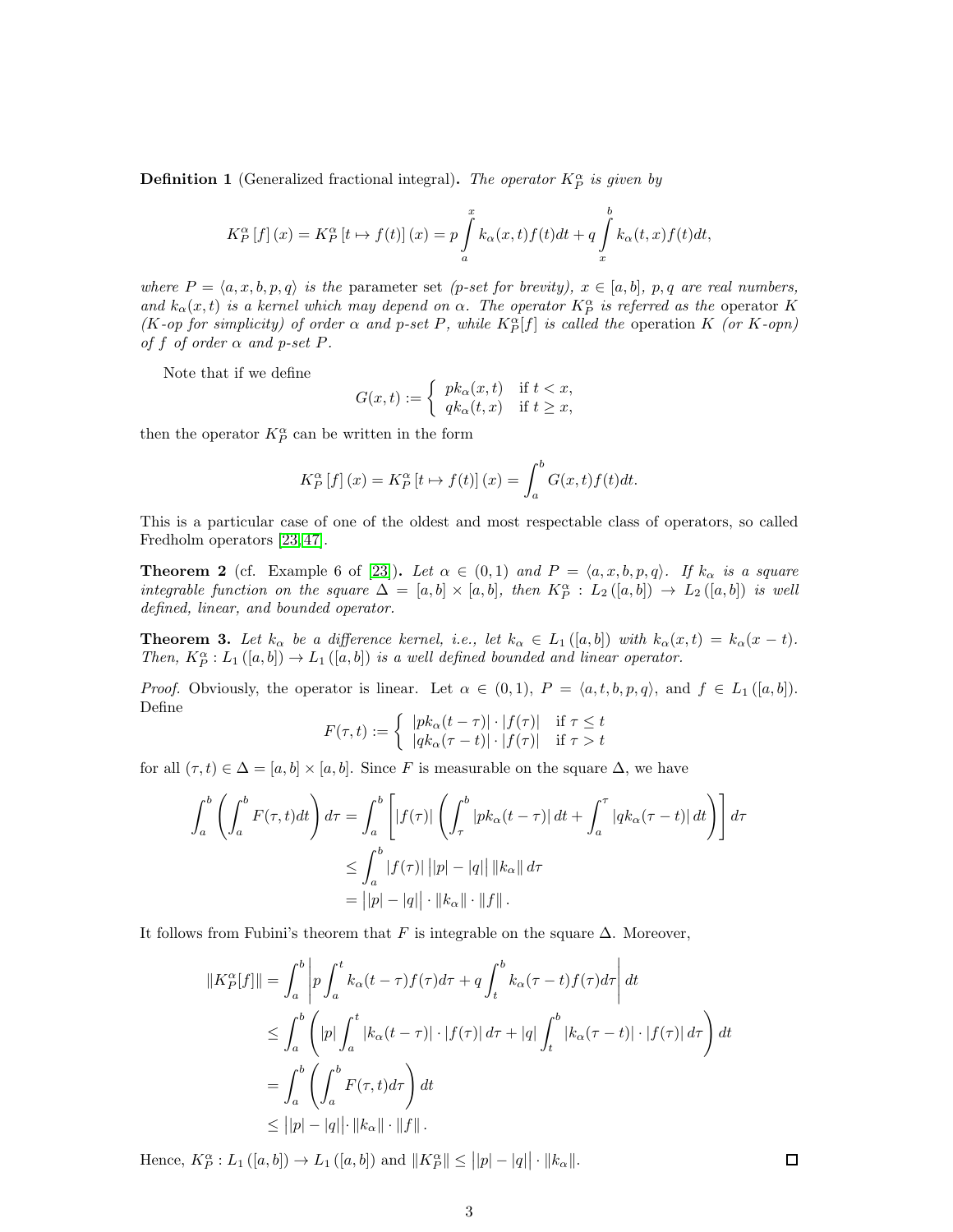**Remark 4.** The  $K$ -op reduces to the left and the right Riemann–Liouville fractional integrals from a suitably chosen kernel  $k_{\alpha}(x,t)$  and p-set P. Let  $k_{\alpha}(x,t) = k_{\alpha}(x-t) = \frac{1}{\Gamma(\alpha)}(x-t)^{\alpha-1}$ .

• if  $P = \langle a, x, b, 1, 0 \rangle$ , then

$$
K_P^{\alpha}[f](x) = \frac{1}{\Gamma(\alpha)} \int_a^x (x-t)^{\alpha-1} f(t)dt =: {}_{a}I_x^{\alpha}[f](x)
$$

is the standard left Riemann–Liouville fractional integral of f of order  $\alpha$ ;

• if  $P = \langle a, x, b, 0, 1 \rangle$ , then

$$
K_P^{\alpha}[f](x) = \frac{1}{\Gamma(\alpha)} \int_{x}^{b} (t - x)^{\alpha - 1} f(t) dt =: {_{x}I_b^{\alpha}[f](x)}
$$

is the standard right Riemann–Liouville fractional integral of f of order  $\alpha$ .

**Corollary 5.** Operators  ${}_{a}I_{x}^{\alpha}$ ,  ${}_{x}I_{b}^{\alpha}$  :  $L_1([a,b]) \rightarrow L_1([a,b])$  are well defined, linear and bounded.

The generalized fractional derivatives  $A_P^{\alpha}$  and  $B_P^{\alpha}$  are defined in terms of the generalized fractional integral K-op.

**Definition 6** (Generalized Riemann–Liouville fractional derivative). Let P be a given parameter set and  $0 < \alpha < 1$ . The operator  $A_P^{\alpha}$  is defined by  $A_P^{\alpha} = D \circ K_P^{1-\alpha}$ , where D denotes the standard derivative operator, and is referred as the operator A (A-op) of order  $\alpha$  and p-set P, while  $A_P^{\alpha}[f]$ , for a function f such that  $K_P^{1-\alpha}[f] \in AC([a, b]),$  is called the operation A  $(A \text{-} opn)$  of f of order  $\alpha$  and p-set P.

<span id="page-3-0"></span>**Definition 7** (Generalized Caputo fractional derivative). Let  $P$  be a given parameter set and  $\alpha \in (0,1)$ . The operator  $B_P^{\alpha}$  is defined by  $B_P^{\alpha} = K_P^{1-\alpha} \circ D$ , where D denotes the standard derivative operator, and is referred as the operator  $B$  (B-op) of order  $\alpha$  and p-set P, while  $B_P^{\alpha}[f]$ , for a function  $f \in AC([a, b]),$  is called the operation B (B-opn) of f of order  $\alpha$  and p-set P.

Remark 8. The standard Riemann–Liouville and Caputo fractional derivatives are easily obtained from the generalized operators  $A_P^{\alpha}$  and  $B_P^{\alpha}$ , respectively. Let  $k_{1-\alpha}(x,t) = k_{1-\alpha}(x-t) = \frac{(x-t)^{-\alpha}}{\Gamma(1-\alpha)}$  $rac{x-t}{\Gamma(1-\alpha)}$ :

• if  $P = \langle a, x, b, 1, 0 \rangle$ , then

$$
A_P^{\alpha}[f](x) = \frac{1}{\Gamma(1-\alpha)}D\left[\xi \mapsto \int_a^{\xi} (\xi - t)^{-\alpha} f(t)dt\right](x) =: {}_{a}D_x^{\alpha}[f](x)
$$

is the standard left Riemann–Liouville fractional derivative of f of order  $\alpha$ , while

$$
B_P^{\alpha}[f](x) = \frac{1}{\Gamma(1-\alpha)} \int_a^x (x-t)^{-\alpha} D[f](t)dt =: {^C_a}D_x^{\alpha}[f](x)
$$

is the standard left Caputo fractional derivative of f of order  $\alpha$ ;

• if  $P = \langle a, x, b, 0, 1 \rangle$ , then

$$
-A_P^{\alpha}[f](x) = \frac{-1}{\Gamma(1-\alpha)}D\left[\xi \mapsto \int\limits_{\xi}^{b} (t-\xi)^{-\alpha} f(t)dt\right](x) =: {}_{x}D_b^{\alpha}[f](x)
$$

is the standard right Riemann–Liouville fractional derivative of f of order  $\alpha$ , while

$$
-B_P^{\alpha}[f](x) = \frac{-1}{\Gamma(1-\alpha)} \int_{x}^{b} (t-x)^{-\alpha} D[f](t)dt =: {^C_x}D_b^{\alpha}[f](x)
$$

is the standard right Caputo fractional derivative of f of order  $\alpha$ .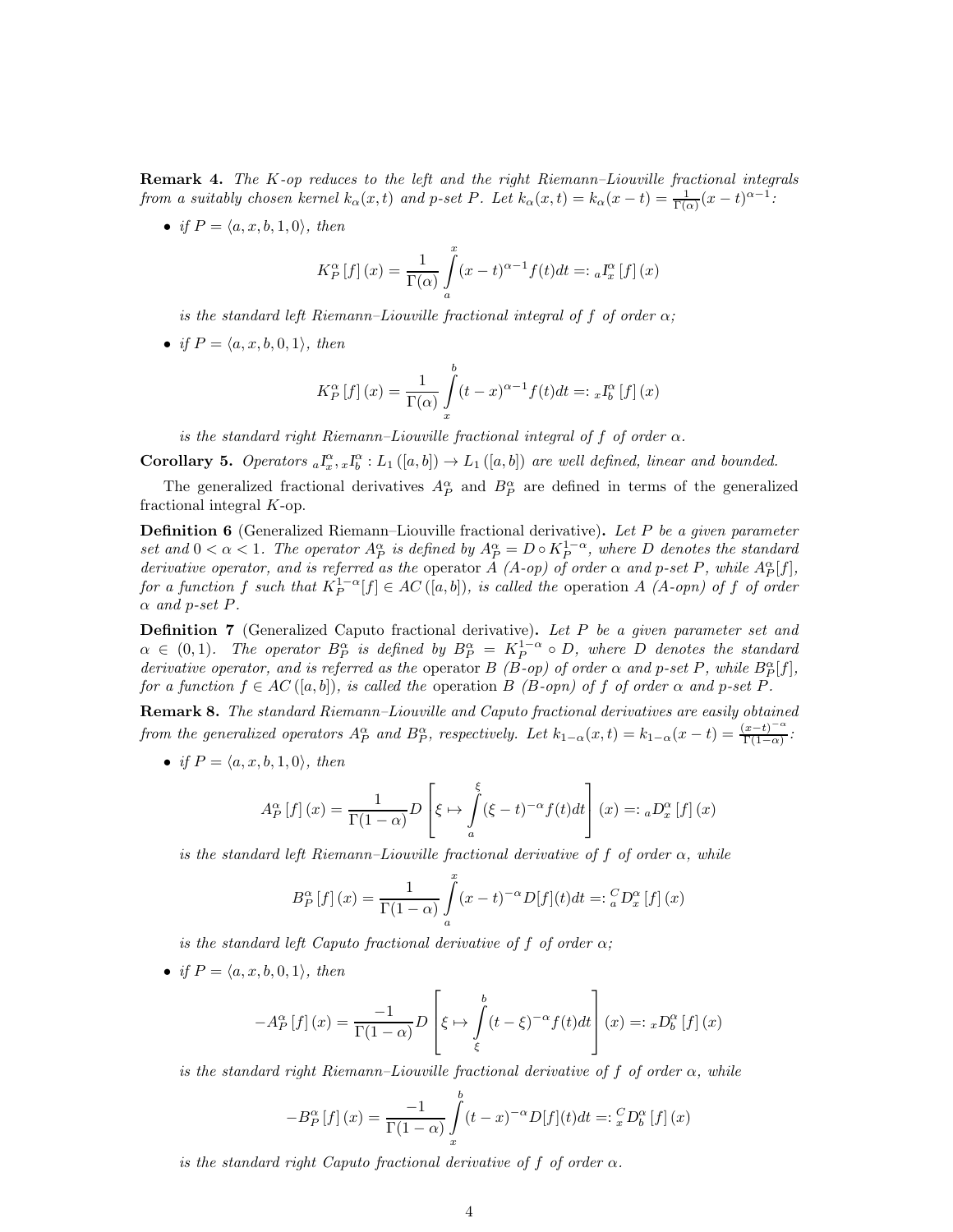# <span id="page-4-0"></span>3 On generalized fractional integration by parts

We now prove integration by parts formulas for generalized fractional operators.

<span id="page-4-2"></span>**Theorem 9** (Fractional integration by parts for the K-op). Let  $\alpha \in (0,1)$ ,  $P = \langle a, t, b, p, q \rangle$ ,  $k_{\alpha}$  be a square-integrable function on  $\Delta = [a, b] \times [a, b]$ , and  $f, g \in L_2([a, b])$ . The generalized fractional integral  $K_P^{\alpha}$  satisfies the integration by parts formula

<span id="page-4-1"></span>
$$
\int_{a}^{b} g(x) K_{P}^{\alpha} \left[ f \right](x) dx = \int_{a}^{b} f(x) K_{P^{*}}^{\alpha} \left[ g \right](x) dx, \tag{1}
$$

where  $P^* =$ .

Proof. Define

$$
F(\tau, t) := \begin{cases} |pk_{\alpha}(t, \tau)| \cdot |g(t)| \cdot |f(\tau)| & \text{if } \tau \le t \\ |qk_{\alpha}(\tau, t)| \cdot |g(t)| \cdot |f(\tau)| & \text{if } \tau > t \end{cases}
$$

for all  $(\tau, t) \in \Delta$ . Applying Holder's inequality, we obtain

$$
\int_{a}^{b} \left( \int_{a}^{b} F(\tau, t) dt \right) d\tau = \int_{a}^{b} \left[ |f(\tau)| \left( \int_{\tau}^{b} |pk_{\alpha}(t, \tau)| \cdot |g(t)| dt + \int_{a}^{\tau} |qk_{\alpha}(\tau, t)| \cdot |g(t)| dt \right) \right] d\tau
$$
  
\n
$$
\leq \int_{a}^{b} \left[ |f(\tau)| \left( \int_{a}^{b} |pk_{\alpha}(t, \tau)| \cdot |g(t)| dt + \int_{a}^{b} |qk_{\alpha}(\tau, t)| \cdot |g(t)| dt \right) \right] d\tau
$$
  
\n
$$
\leq \int_{a}^{b} \left\{ |f(\tau)| \left[ \left( \int_{a}^{b} |pk_{\alpha}(t, \tau)|^{2} dt \right)^{\frac{1}{2}} \left( \int_{a}^{b} |g(t)|^{2} dt \right)^{\frac{1}{2}} \right. \right.
$$
  
\n
$$
+ \left( \int_{a}^{b} |qk_{\alpha}(\tau, t)|^{2} dt \right)^{\frac{1}{2}} \left( \int_{a}^{b} |g(t)|^{2} dt \right)^{\frac{1}{2}} \right] \right\} d\tau.
$$

By Fubini's theorem, functions  $k_{\alpha,\tau}(t) := k_{\alpha}(t,\tau)$  and  $\hat{k}_{\alpha,\tau}(t) := k_{\alpha}(\tau,t)$  belong to  $L_2([a,b])$  for almost all  $\tau \in [a, b]$ . Therefore,

$$
\int_{a}^{b} \left\{ |f(\tau)| \left[ \left( \int_{a}^{b} |pk_{\alpha}(t,\tau)|^{2} dt \right)^{\frac{1}{2}} \left( \int_{a}^{b} |g(t)|^{2} dt \right)^{\frac{1}{2}} \right. \right. \\ \left. + \left( \int_{a}^{b} |qk_{\alpha}(\tau,t)|^{2} dt \right)^{\frac{1}{2}} \left( \int_{a}^{b} |g(t)|^{2} dt \right)^{\frac{1}{2}} \right] \right\} d\tau
$$
\n
$$
= ||g||_{2} \int_{a}^{b} \left[ |f(\tau)| \left( ||pk_{\alpha,\tau}||_{2} + \left\| q\hat{k}_{\alpha,\tau} \right\|_{2} \right) \right] d\tau
$$
\n
$$
\leq ||g||_{2} \left( \int_{a}^{b} |f(\tau)|^{2} d\tau \right)^{\frac{1}{2}} \left( \int_{a}^{b} \left\| |pk_{\alpha,\tau}||_{2} + \left\| q\hat{k}_{\alpha,\tau} \right\|_{2} \right\|^{2} d\tau \right)^{\frac{1}{2}}
$$
\n
$$
\leq ||g||_{2} \cdot ||f||_{2} (||pk_{\alpha}||_{2} + ||qk_{\alpha}||_{2}) < \infty.
$$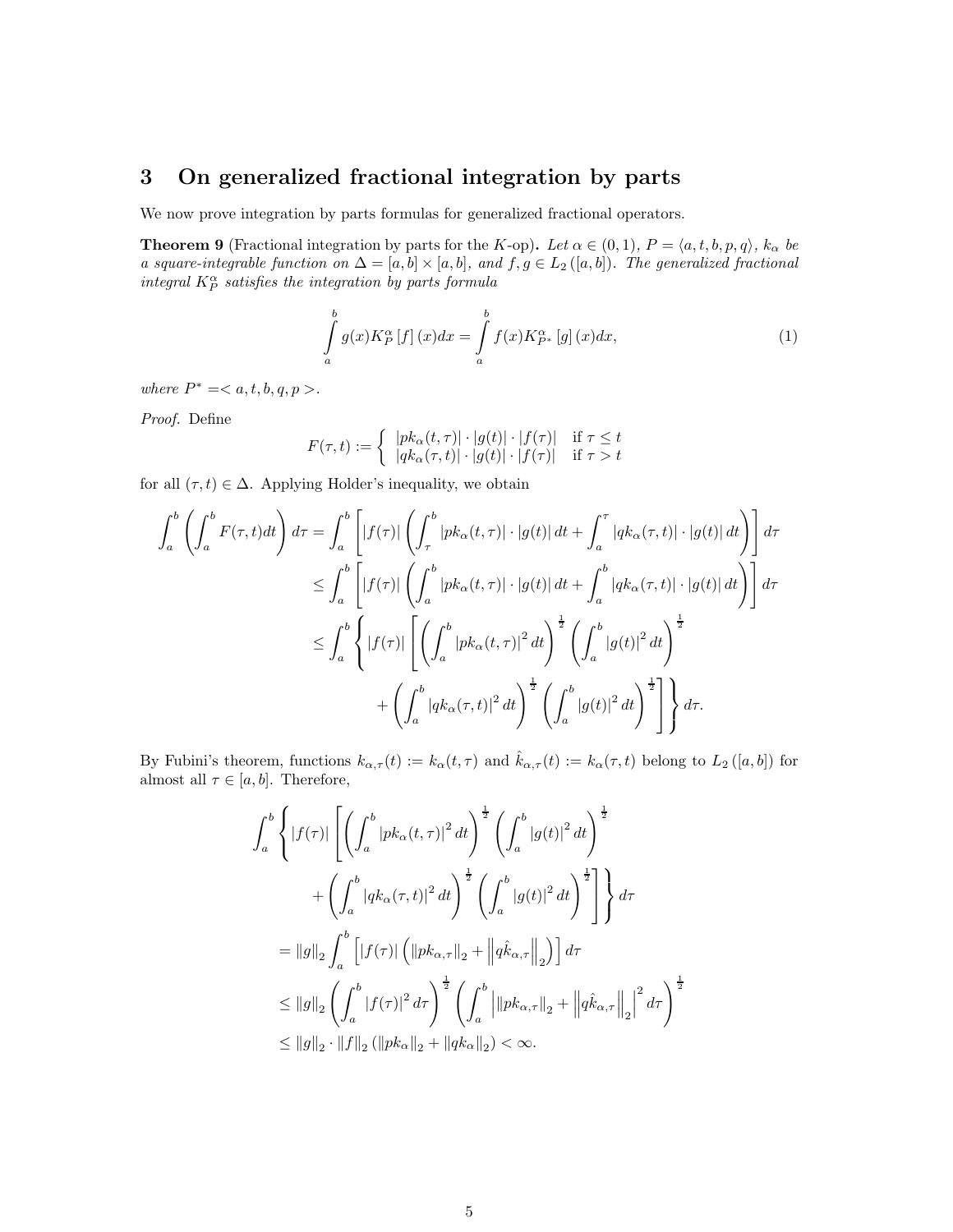Hence, we can use again Fubini's theorem to change the order of integration:

$$
\int_{a}^{b} g(t)K_{P}^{\alpha}[f](t)dt = p \int_{a}^{b} g(t)dt \int_{a}^{t} f(\tau)k_{\alpha}(t,\tau)d\tau + q \int_{a}^{b} g(t)dt \int_{t}^{b} f(\tau)k_{\alpha}(\tau,t)d\tau
$$
\n
$$
= p \int_{a}^{b} f(\tau)d\tau \int_{\tau}^{b} g(t)k_{\alpha}(t,\tau)dt + q \int_{a}^{b} f(\tau)d\tau \int_{a}^{\tau} g(t)k_{\alpha}(\tau,t)dt
$$
\n
$$
= \int_{a}^{b} f(\tau)K_{P^{*}}^{\alpha}[g](\tau)d\tau.
$$

<span id="page-5-0"></span>**Theorem 10.** Let  $0 < \alpha < 1$  and  $P = \langle a, x, b, p, q \rangle$ . If  $k_{\alpha}(x, t) = k_{\alpha}(x - t)$ ,  $k_{\alpha}, f \in L_1([a, b])$ , and  $g \in C([a, b]),$  then the operator  $K_P^{\alpha}$  satisfies the integration by parts formula [\(1\)](#page-4-1). Proof. Define

$$
F(t,x) := \begin{cases} |pk_{\alpha}(x-t)| \cdot |g(x)| \cdot |f(t)| & \text{if } t \leq x \\ |qk_{\alpha}(t-x)| \cdot |g(x)| \cdot |f(t)| & \text{if } t > x \end{cases}
$$

for all  $(t, x) \in \Delta = [a, b] \times [a, b]$ . Since g is a continuous function on  $[a, b]$ , it is bounded on  $[a, b]$ , i.e., there exists a real number  $C > 0$  such that  $|g(x)| \leq C$  for all  $x \in [a, b]$ . Therefore,

$$
\int_{a}^{b} \left( \int_{a}^{b} F(t, x) dt \right) dx = \int_{a}^{b} \left[ |f(t)| \left( \int_{t}^{b} |pk_{\alpha}(x - t)| \cdot |g(x)| dx + \int_{a}^{t} |qk_{\alpha}(t - x)| \cdot |g(x)| dx \right) \right] dt
$$
  
\n
$$
\leq \int_{a}^{b} \left[ |f(t)| \left( \int_{a}^{b} |pk_{\alpha}(x - t)| \cdot |g(x)| dx + \int_{a}^{b} |qk_{\alpha}(t - x)| \cdot |g(x)| dx \right) \right] dt
$$
  
\n
$$
\leq C \int_{a}^{b} \left[ |f(t)| \left( \int_{a}^{b} |pk_{\alpha}(x - t)| dx + \int_{a}^{b} |qk_{\alpha}(t - x)| dx \right) \right] dt
$$
  
\n
$$
= C ||p| - |q| ||qk_{\alpha}|| ||f|| < \infty.
$$

Hence, we can use Fubini's theorem to change the order of integration in iterated integrals.  $\Box$ 

<span id="page-5-2"></span>**Theorem 11** (Generalized fractional integration by parts). Let  $\alpha \in (0,1)$  and  $P = \langle a, t, b, p, q \rangle$ . If functions  $f, K_{P^*}^{1-\alpha}[g] \in AC([a, b]),$  and we are in conditions to use formula [\(1\)](#page-4-1) (Theorem [9](#page-4-2) or Theorem [10\)](#page-5-0), then

<span id="page-5-1"></span>
$$
\int_{a}^{b} g(x) B_{P}^{\alpha} [f] (x) dx = f(x) K_{P^{*}}^{1-\alpha} [g] (x) \Big|_{a}^{b} - \int_{a}^{b} f(x) A_{P^{*}}^{\alpha} [g] (x) dx,
$$
\n(2)

where  $P^* =$ .

*Proof.* From Definition [7](#page-3-0) we know that  $B_P^{\alpha}[f](x) = K_P^{1-\alpha}[D[f]](x)$ . It follows that

$$
\int_a^b g(x)B_P^{\alpha}[f](x)dx = \int_a^b g(x)K_P^{1-\alpha}[D[f]](x)dx.
$$

By relation [\(1\)](#page-4-1)

$$
\int_a^b g(x)B_P^{\alpha}[f](x)dx = \int_a^b D[f](x)K_{P^*}^{1-\alpha}[g](x)dx,
$$

and the standard integration by parts formula implies [\(2\)](#page-5-1):

$$
\int_{a}^{b} g(x)B_{P}^{\alpha}[f](x)dx = f(x)K_{P^{*}}^{1-\alpha}[g](x)\Big|_{a}^{b} - \int_{a}^{b} f(x)D\left[K_{P^{*}}^{1-\alpha}[g]\right](x)dx.
$$

 $\Box$ 

 $\Box$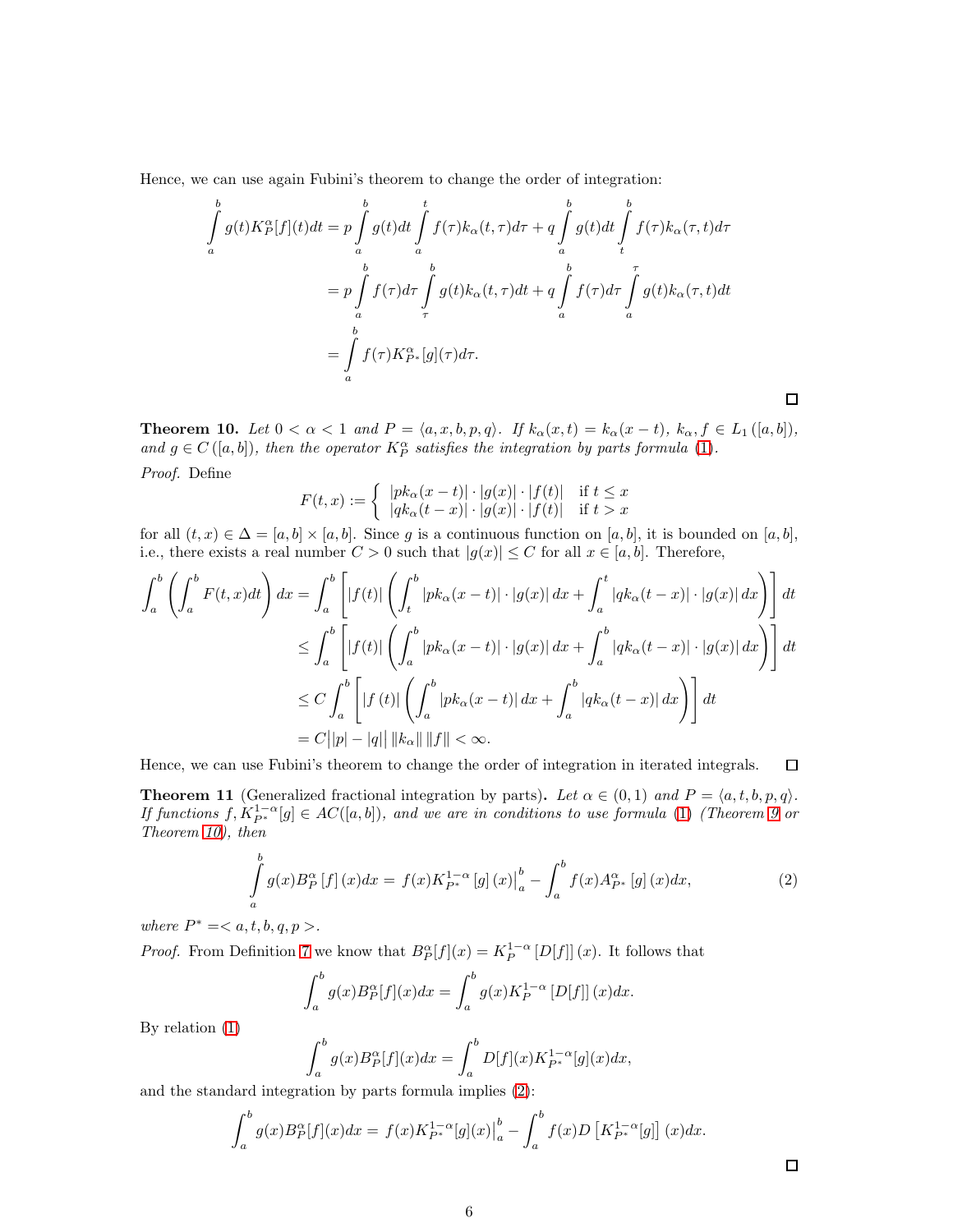Corollary 12 (cf. [\[29\]](#page-17-12)). Let  $0 < \alpha < 1$ . If  $f, {}_{x}I_{b}^{1-\alpha}[g] \in AC([a, b]),$  then

$$
\int_{a}^{b} g(x) {^{C}_{a}D_{x}^{\alpha}} [f] (x) dx = f(x) {_{x}I_{b}^{1-\alpha}} [g] (x) |_{x=a}^{x=b} + \int_{a}^{b} f(x) {_{x}D_{b}^{\alpha}} [g] (x) dx.
$$

#### <span id="page-6-1"></span>4 The generalized fundamental variational problem

By  $\partial_i F$  we denote the partial derivative of a function F with respect to its *i*th argument. We consider the problem of finding a function  $y = t \mapsto y(t)$ ,  $t \in [a, b]$ , that gives an extremum (minimum or maximum) to the functional

<span id="page-6-2"></span>
$$
\mathcal{J}(y) = K_{P_1}^{\alpha} \left[ t \mapsto F\left( t, y(t), y'(t), B_{P_2}^{\beta} \left[ y \right](t), K_{P_3}^{\gamma} \left[ y \right](t) \right) \right] (b)
$$
\n
$$
\tag{3}
$$

when subject to the boundary conditions

<span id="page-6-3"></span>
$$
y(a) = y_a, \quad y(b) = y_b,\tag{4}
$$

<span id="page-6-4"></span>.

where  $\alpha, \beta, \gamma \in (0, 1)$ ,  $P_1 = \langle a, b, b, 1, 0 \rangle$  and  $P_j = \langle a, t, b, p_j, q_j \rangle$ ,  $j = 2, 3$ . For simplicity of notation we introduce the operator  $\{\cdot\}_{P_2, P_3}^{\beta, \gamma}$  defined by

$$
\{y\}_{P_2,P_3}^{\beta,\gamma}(t)=\left(t,y(t),y'(t),B_{P_2}^{\beta}\left[\tau\mapsto y(\tau)\right](t),K_{P_3}^{\gamma}\left[\tau\mapsto y(\tau)\right](t)\right)
$$

With the new notation one can write [\(3\)](#page-6-2) simply as  $\mathcal{J}(y) = K_{P_1}^{\alpha} \left[ F \left\{ y \right\}_{P_2}^{\beta, \gamma} \right]$  $\begin{bmatrix} \beta, \gamma \\ P_2, P_3 \end{bmatrix}$  (b). The operator  $K_{P_1}^{\alpha}$ has kernel  $k_{\alpha}(x,t)$ , and operators  $B_{P_2}^{\beta}$  and  $K_{P_3}^{\gamma}$  have kernels  $h_{1-\beta}(t,\tau)$  and  $h_{\gamma}(t,\tau)$ , respectively. In the sequel we assume that:

- (H1) Lagrangian  $F \in C^1([a, b] \times \mathbb{R}^4; \mathbb{R})$ ;
- (H2) functions  $A_{P_2^*}^{\beta}$  $\Big[ \tau \mapsto k_\alpha(b, \tau) \partial_4 F \, \{y\}_{P_2}^{\beta, \gamma}$  $\left. \begin{array}{c} \beta,\gamma \\ P_2,P_3 \end{array} (\tau) \right], K_{P_3^*}^{\gamma}$  $\Big[ \tau \mapsto k_\alpha(b, \tau) \partial_5 F \, \{y\}_{P_2}^{\beta, \gamma}$  $\left. \begin{array}{c} \beta, \gamma \\ P_2, P_3 \end{array} \right( \tau ) \bigg],$  $D\left[t\mapsto \partial_3 F\left\{y\right\}_{P_2,P_3}^{\beta,\gamma}(t) k_\alpha(b,t)\right]$  and  $t\mapsto k_\alpha(b,t) \partial_2 F\left\{y\right\}_{P_2,P_3}^{\beta,\gamma}(t)$  are continuous on  $(a,b)$ ;

(H3) functions 
$$
t \mapsto \partial_3 F\{y\}_{P_2,P_3}^{\beta,\gamma}(t) k_\alpha(b,t), K_{P_2^*}^{1-\beta} \left[\tau \mapsto k_\alpha(b,\tau) \partial_4 F\{y\}_{P_2,P_3}^{\beta,\gamma}(\tau)\right] \in AC([a,b]);
$$

(H4) kernels  $k_{\alpha}(x, t)$ ,  $h_{1-\beta}(t, \tau)$  and  $h_{\gamma}(t, \tau)$  are such that we are in conditions to use Theorems [9,](#page-4-2) [10](#page-5-0) and [11.](#page-5-2)

**Definition 13.** A function  $y \in C^1([a, b]; \mathbb{R})$  is said to be admissible for the fractional variational problem [\(3\)](#page-6-2)–[\(4\)](#page-6-3), if functions  $B_{P_2}^{\beta}[y]$  and  $K_{P_3}^{\gamma}[y]$  exist and are continuous on the interval  $[a, b]$ , and y satisfies the given boundary conditions  $(4)$ .

<span id="page-6-0"></span>**Theorem 14.** If y is a solution to problem  $(3)-(4)$  $(3)-(4)$  $(3)-(4)$ , then y satisfies the generalized Euler–Lagrange equation

$$
k_{\alpha}(b,t)\partial_2 F\left\{y\right\}_{P_2,P_3}^{\beta,\gamma}(t) - \frac{d}{dt}\left(\partial_3 F\left\{y\right\}_{P_2,P_3}^{\beta,\gamma}(t)k_{\alpha}(b,t)\right) - A_{P_2^*}^{\beta}\left[\tau \mapsto k_{\alpha}(b,\tau)\partial_4 F\left\{y\right\}_{P_2,P_3}^{\beta,\gamma}(\tau)\right](t) + K_{P_3^*}^{\gamma}\left[\tau \mapsto k_{\alpha}(b,\tau)\partial_5 F\left\{y\right\}_{P_2,P_3}^{\beta,\gamma}(\tau)\right](t) = 0 \quad (5)
$$

for all  $t \in (a, b)$ .

*Proof.* Suppose that y is an extremizer of  $\mathcal{J}$ . Consider the value of  $\mathcal{J}$  at a nearby function  $\hat{y} = y + \varepsilon \eta$ , where  $\varepsilon \in \mathbb{R}$  is a small parameter, and  $\eta \in C^1([a, b]; \mathbb{R})$  is an arbitrary function with continuous B-op and K-op. We require that  $\eta(a) = \eta(b) = 0$ . Let

$$
\mathcal{J}(\hat{y}) = J(\varepsilon) = K_{P_1}^{\alpha} \left[ t \mapsto F\left( t, \hat{y}(t), \hat{y}'(t), B_{P_2}^{\beta} \left[ \hat{y} \right](t), K_{P_3}^{\gamma} \left[ \hat{y} \right](t) \right) \right] (b)
$$
  
= 
$$
\int_a^b k_{\alpha}(b, t) F\left( t, y(t) + \varepsilon \eta(t), \frac{d}{dt} \left( y(t) + \varepsilon \eta(t) \right), B_{P_2}^{\beta} \left[ y + \varepsilon \eta \right](t), K_{P_3}^{\gamma} \left[ y + \varepsilon \eta \right](t) \right) dt.
$$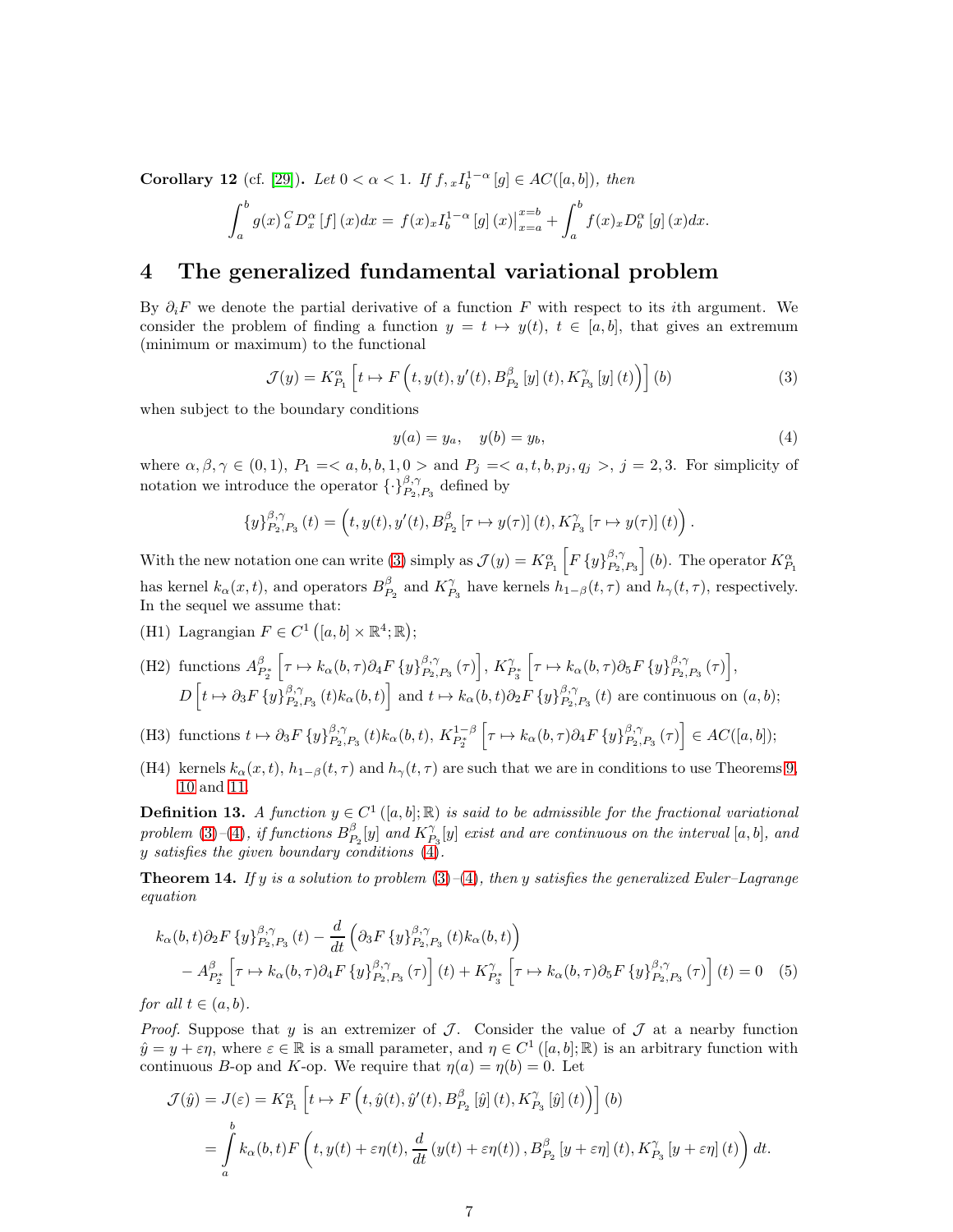A necessary condition for  $y$  to be an extremizer is given by

<span id="page-7-0"></span>
$$
\frac{dJ}{d\varepsilon}\Big|_{\varepsilon=0} = 0 \Leftrightarrow K_{P_1}^{\alpha} \Big[ \partial_2 F \{y\}_{P_2,P_3}^{\beta,\gamma} \eta + \partial_3 F \{y\}_{P_2,P_3}^{\beta,\gamma} D[\eta] \n+ \partial_4 F \{y\}_{P_2,P_3}^{\beta,\gamma} B_{P_2}^{\beta} [\eta] + \partial_5 F \{y\}_{P_2,P_3}^{\beta,\gamma} K_{P_3}^{\gamma} [\eta] \Big] (b) = 0 \n\Leftrightarrow \int_a^b \Big( \partial_2 F \{y\}_{P_2,P_3}^{\beta,\gamma} (t) \eta(t) + \partial_3 F \{y\}_{P_2,P_3}^{\beta,\gamma} (t) \frac{d}{dt} \eta(t) \n+ \partial_4 F \{y\}_{P_2,P_3}^{\beta,\gamma} (t) B_{P_2}^{\beta} [\eta] (t) + \partial_5 F \{y\}_{P_2,P_3}^{\beta,\gamma} (t) K_{P_3}^{\gamma} [\eta] (t) \Big) k_{\alpha}(b,t) dt = 0.
$$
\n
$$
(6)
$$

Using classical and generalized fractional integration by parts formulas (Theorems [9,](#page-4-2) [10](#page-5-0) and [11\)](#page-5-2),

$$
\int_{a}^{b} \partial_{3} F \left\{ y \right\}_{P_{2},P_{3}}^{\beta,\gamma}(t) k_{\alpha}(b,t) \frac{d}{dt} \eta(t) dt
$$
  
=  $\partial_{3} F \left\{ y \right\}_{P_{2},P_{3}}^{\beta,\gamma}(t) k_{\alpha}(b,t) \eta(t) \Big|_{a}^{b} - \int_{a}^{b} \frac{d}{dt} \left( \partial_{3} F \left\{ y \right\}_{P_{2},P_{3}}^{\beta,\gamma}(t) k_{\alpha}(b,t) \right) \eta(t) dt,$ 

$$
\int_{a}^{b} \partial_{4} F \left\{ y \right\}_{P_{2},P_{3}}^{\beta,\gamma} (t) k_{\alpha}(b,t) B_{P_{2}}^{\beta} [\eta] (t) dt
$$
\n
$$
= K_{P_{2}^{*}}^{1-\beta} \left[ \tau \mapsto k_{\alpha}(b,\tau) \partial_{4} F \left\{ y \right\}_{P_{2},P_{3}}^{\beta,\gamma} (\tau) \right] (t) \eta(t) \Big|_{a}^{b} - \int_{a}^{b} A_{P_{2}^{*}}^{\beta} \left[ \tau \mapsto k_{\alpha}(b,\tau) \partial_{4} F \left\{ y \right\}_{P_{2},P_{3}}^{\beta,\gamma} (\tau) \right] (t) \eta(t) dt
$$

and

$$
\int_a^b k_\alpha(b,t)\partial_5 F\left\{y\right\}_{P_2,P_3}^{\beta,\gamma}(t)K_{P_3}^\gamma\left[\eta\right](t)dt = \int_a^b K_{P_3^*}^\gamma\left[\tau \mapsto k_\alpha(b,\tau)\partial_5 F\left\{y\right\}_{P_2,P_3}^{\beta,\gamma}(\tau)\right](t)\,\eta(t)dt,
$$

where  $P_j^* = \langle a, t, b, q_j, p_j \rangle, j = 2, 3$ . Because  $\eta(a) = \eta(b) = 0$ , [\(6\)](#page-7-0) simplifies to

$$
\int_{a}^{b} \left\{ k_{\alpha}(b,t) \partial_{2} F \left\{ y \right\}_{P_{2},P_{3}}^{\beta,\gamma}(t) - \frac{d}{dt} \left( \partial_{3} F \left\{ y \right\}_{P_{2},P_{3}}^{\beta,\gamma}(t) k_{\alpha}(b,t) \right) \right\} - A_{P_{2}^{*}}^{\beta} \left[ \tau \mapsto k_{\alpha}(b,\tau) \partial_{4} F \left\{ y \right\}_{P_{2},P_{3}}^{\beta,\gamma}(\tau) \right] (t) + K_{P_{3}^{*}}^{\gamma} \left[ \tau \mapsto k_{\alpha}(b,\tau) \partial_{5} F \left\{ y \right\}_{P_{2},P_{3}}^{\beta,\gamma}(\tau) \right] (t) \right\} \eta(t) dt = 0.
$$

We obtain [\(5\)](#page-6-4) by application of the fundamental lemma of the calculus of variations (see, e.g., [\[22,](#page-17-13) Section 2.2]).  $\Box$ 

The next corollary gives an extension of the main result of [\[19\]](#page-17-5).

Corollary 15. If  $y$  is a solution to the problem of minimizing or maximizing

<span id="page-7-1"></span>
$$
\mathcal{J}(y) = {}_{a}I_{b}^{\alpha} \left[ t \mapsto F \left( t, y(t), y'(t), {}_{a}^{C}D_{t}^{\beta} \left[ y \right] (t) \right) \right] (b)
$$
\n
$$
(7)
$$

in the class  $y \in C^1([a, b]; \mathbb{R})$  subject to the boundary conditions

<span id="page-7-2"></span>
$$
y(a) = y_a, \quad y(b) = y_b,\tag{8}
$$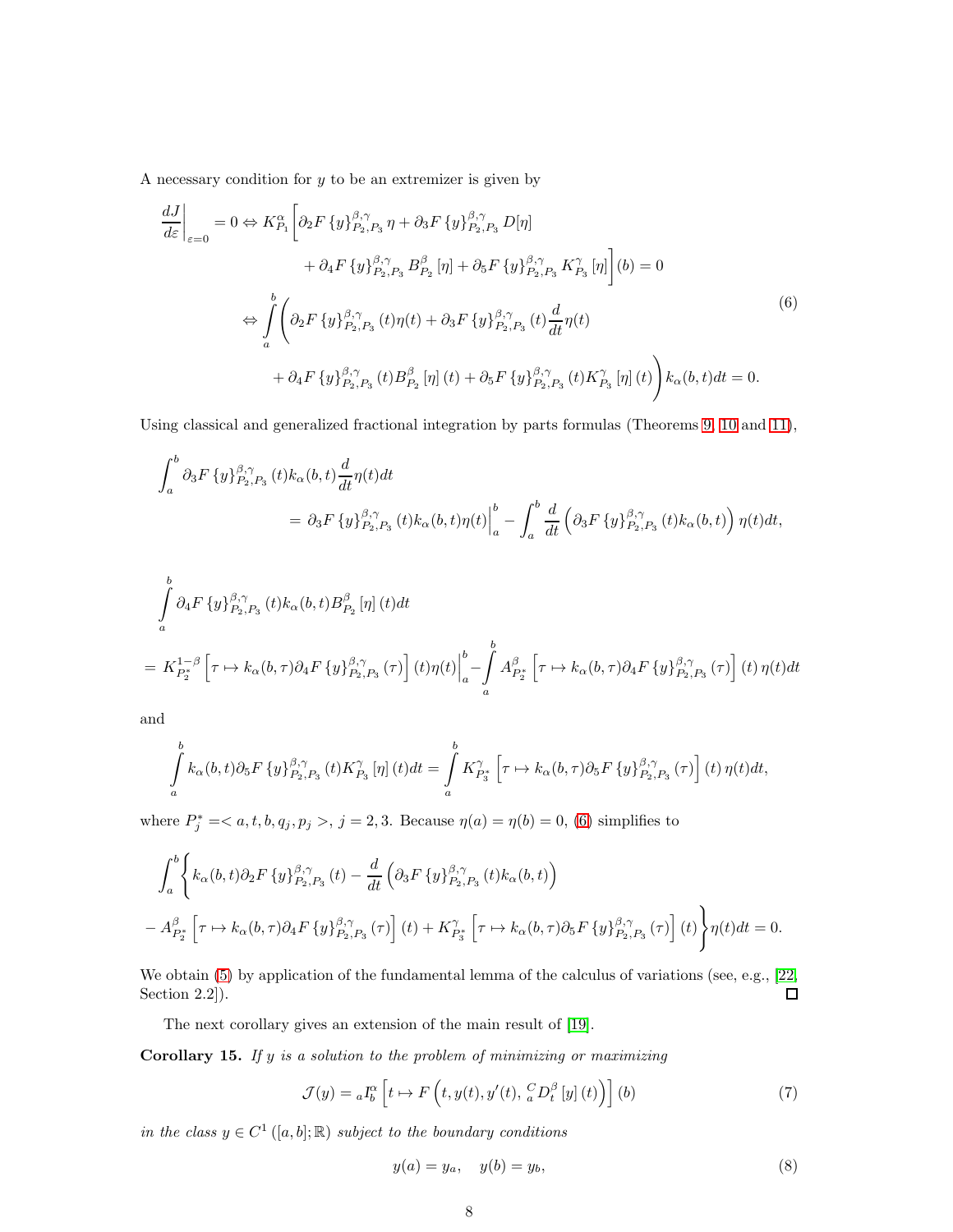where  $\alpha, \beta \in (0,1)$ ,  $F \in C^{1}([a,b] \times \mathbb{R}^{3};\mathbb{R})$  and  $\tau \mapsto (b-\tau)^{\alpha-1}\partial_{4}F(\tau,y(\tau),y'(\tau),{}_{a}^{C}D_{\tau}^{\beta}[y](\tau))$  has continuous Riemann-Liouville fractional derivative  ${}_{t}D_{b}^{\beta}$ , then

$$
\partial_2 F\left(t, y(t), y'(t), \, _a^C D_t^{\beta} \left[y\right](t)\right) \cdot (b-t)^{\alpha-1} - \frac{d}{dt} \left\{\partial_3 F\left(t, y(t), y'(t), \, _a^C D_t^{\beta} \left[y\right](t)\right) \cdot (b-t)^{\alpha-1}\right\} + {}_t D_b^{\beta} \left[\tau \mapsto (b-\tau)^{\alpha-1} \partial_4 F\left(\tau, y(\tau), y'(\tau), \, _a^C D_\tau^{\beta} \left[y\right](\tau)\right)\right](t) = 0 \quad (9)
$$

for all  $t \in (a, b)$ .

*Proof.* Choose  $k_{\alpha}(x,t) = \frac{1}{\Gamma(\alpha)}(x-t)^{\alpha-1}$ ,  $h_{1-\beta}(t,\tau) = \frac{1}{\Gamma(1-\beta)}(t-\tau)^{-\beta}$ , and  $P_2 = \langle a, t, b, 1, 0 \rangle$ . Then the K-op, the A-op and the B-op reduce to the left fractional integral, the left Riemann-Liouville and the left Caputo fractional derivatives, respectively. Therefore, problem [\(7\)](#page-7-1)–[\(8\)](#page-7-2) is a particular case of problem [\(3\)](#page-6-2)–[\(4\)](#page-6-3) and [\(9\)](#page-8-1) follows from [\(5\)](#page-6-4) with  $\partial_5 F = 0$ . 口

The following result is the Caputo analogous to the main result of [\[7\]](#page-16-8) done for the Riemann– Liouville fractional derivative.

<span id="page-8-3"></span>Corollary 16. Let  $\beta, \gamma \in (0,1)$ . If y is a solution to the problem

<span id="page-8-1"></span>
$$
\int_{a}^{b} F\left(t, y(t), y'(t), \frac{C}{a} D_{t}^{\beta}[y](t), aI_{t}^{\gamma}[y](t)\right) dt \longrightarrow extr
$$
\n
$$
y \in C^{1}([a, b]; \mathbb{R})
$$
\n
$$
y(a) = y_{a}, \quad y(b) = y_{b},
$$

then

$$
\partial_2 F\left(t, y(t), y'(t), \,_{a}^{C} D_t^{\beta}[y](t), \,_{a} I_t^{\gamma}[y](t)\right) - \frac{d}{dt} \partial_3 F\left(t, y(t), y'(t), \,_{a}^{C} D_t^{\beta}[y](t), \,_{a} I_t^{\gamma}[y](t)\right) \n+ {}_{t} D_b^{\beta}\left[\tau \mapsto \partial_4 F\left(\tau, y(\tau), y'(\tau), \,_{a}^{C} D_\tau^{\beta}[y](\tau), \,_{a} I_\tau^{\gamma}[y](\tau)\right)\right](t) \n+ {}_{t} I_b^{\beta}\left[\tau \mapsto \partial_5 F\left(\tau, y(\tau), y'(\tau), \,_{a}^{C} D_\tau^{\beta}[y](\tau), \,_{a} I_\tau^{\gamma}[y](\tau)\right)\right](t) = 0 \quad (10)
$$

holds for all  $t \in [a, b]$ .

*Proof.* The Euler–Lagrange equation [\(10\)](#page-8-2) follows from [\(5\)](#page-6-4) by choosing p-sets  $P_1 = \langle a, b, b, 1, 0 \rangle$ ,  $P_2 = P_3 =$ , and kernels  $k_\alpha(x, t) = 1$ ,  $h_{1-\beta}(t, \tau) = \frac{1}{\Gamma(1-\beta)}(t-\tau)^{-\beta}$ , and  $h_\gamma(t, \tau) =$  $\frac{1}{\Gamma(\gamma)}(t-\tau)^{\gamma-1}.$ П

Remark 17. In the particular case when the Lagrangian F of Corollary [16](#page-8-3) does not depend on the fractional integral and the classical derivative, one obtains from [\(10\)](#page-8-2) the Euler–Lagrange equation of [\[21\]](#page-17-14).

## <span id="page-8-0"></span>5 Generalized free-boundary variational problems

Assume now that in problem  $(3)-(4)$  $(3)-(4)$  the boundary conditions  $(4)$  are substituted by

<span id="page-8-4"></span><span id="page-8-2"></span>
$$
y(a) \text{ is free and } y(b) = y_b. \tag{11}
$$

**Theorem 18.** If y is a solution to the problem of extremizing functional  $(3)$  with  $(11)$  as boundary conditions, then y satisfies the Euler–Lagrange equation [\(5\)](#page-6-4). Moreover, the extra natural boundary condition

<span id="page-8-5"></span>
$$
\partial_3 F \{y\}_{P_2, P_3}^{\beta, \gamma}(a) k_{\alpha}(b, a) + K_{P_2^*}^{1-\beta} \left[ \tau \mapsto \partial_4 F \{y\}_{P_2, P_3}^{\beta, \gamma}(\tau) k_{\alpha}(b, \tau) \right](a) = 0 \tag{12}
$$

holds.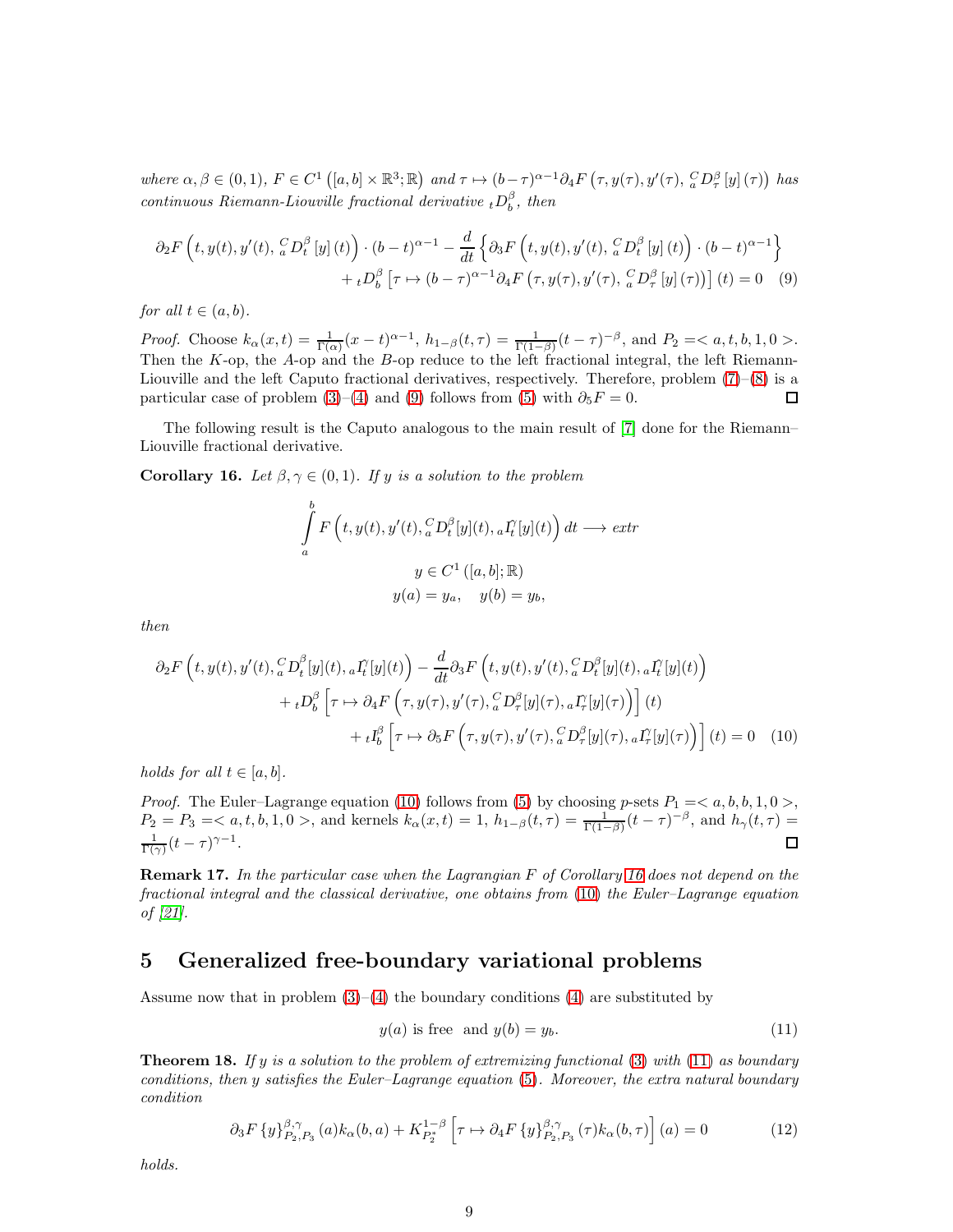*Proof.* Under the boundary conditions [\(11\)](#page-8-4), we do not require  $\eta$  in the proof of Theorem [14](#page-6-0) to vanish at  $t = a$ . Therefore, following the proof of Theorem [14,](#page-6-0) we obtain

<span id="page-9-0"></span>
$$
\partial_{3} F \{ y \}_{P_{2},P_{3}}^{\beta,\gamma}(a) k_{\alpha}(b,a) \eta(a) + \eta(a) K_{P_{2}^{*}}^{1-\beta} \left[ \tau \mapsto \partial_{4} F \{ y \}_{P_{2},P_{3}}^{\beta,\gamma}(\tau) k_{\alpha}(b,\tau) \right] (a)
$$
  
+ 
$$
\int_{a}^{b} \eta(t) \left( \partial_{2} F \{ y \}_{P_{2},P_{3}}^{\beta,\gamma}(t) k_{\alpha}(b,t) - \frac{d}{dt} \left( \partial_{3} F \{ y \}_{P_{2},P_{3}}^{\beta,\gamma}(t) k_{\alpha}(b,t) \right) - A_{P_{2}^{*}}^{\beta} \left[ \tau \mapsto \partial_{4} F \{ y \}_{P_{2},P_{3}}^{\beta,\gamma}(\tau) k_{\alpha}(b,\tau) \right] (t) + K_{P_{3}^{*}}^{\gamma} \left[ \tau \mapsto \partial_{5} F \{ y \}_{P_{2},P_{3}}^{\beta,\gamma}(\tau) k_{\alpha}(b,\tau) \right] (t) \right) dt = 0
$$
\n(13)

for every admissible  $\eta \in C^1([a, b]; \mathbb{R})$  with  $\eta(b) = 0$ . In particular, condition [\(13\)](#page-9-0) holds for those  $\eta$ that fulfill  $\eta(a) = 0$ . Hence, by the fundamental lemma of the calculus of variations, equation [\(5\)](#page-6-4) is satisfied. Now, let us return to [\(13\)](#page-9-0) and let  $\eta$  again be arbitrary at point  $t = a$ . Inserting [\(5\)](#page-6-4), we obtain the natural boundary condition [\(12\)](#page-8-5).  $\Box$ 

**Corollary 19.** Let  $\mathcal J$  be the functional given by

$$
\mathcal{J}(y) = {}_aI_b^{\alpha} \left[ t \mapsto F \left( t, y(t), {}_a^C D_t^{\beta}[y](t) \right) \right] (b).
$$

Let y be a minimizer of J satisfying the boundary condition  $y(b) = y_b$ . Then, y satisfies the Euler–Lagrange equation

<span id="page-9-1"></span>
$$
(b-t)^{\alpha-1}\partial_2 F(t, y(t), {}_{a}^{C}D_t^{\alpha}[y](t)) + {}_{t}D_b^{\alpha}\left[\tau \mapsto (b-\tau)^{\alpha-1}\partial_3 F\left(\tau, y(\tau), {}_{a}^{C}D_\tau^{\beta}y(\tau)\right)\right](t) = 0 \quad (14)
$$

and the natural boundary condition

<span id="page-9-2"></span>
$$
{}_{a}I_{b}^{1-\beta}\left[\tau \mapsto (b-\tau)^{\alpha-1}\partial_{3}F\left(\tau, y(\tau), {}_{a}^{C}D_{\tau}^{\beta}y(\tau)\right)\right](a) = 0.
$$
 (15)

Proof. Let functional [\(3\)](#page-6-2) be such that it does not depend on the classical (integer) derivative  $y'(t)$  and on the K-op. If  $P_2 = \langle a, t, b, 1, 0 \rangle$ ,  $h_{1-\beta}(t-\tau) = \frac{1}{\Gamma(1-\beta)}(t-\tau)^{-\beta}$ , and  $k_{\alpha}(x-t) =$  $\frac{1}{\Gamma(\alpha)}(x-t)^{\alpha-1}$ , then the B-op reduces to the left fractional Caputo derivative and we deduce [\(14\)](#page-9-1) and  $(15)$  from  $(5)$  and  $(12)$ , respectively.  $\Box$ 

**Corollary 20.** Let  $\mathcal J$  be the functional given by

$$
\mathcal{J}(y) = \int_a^b F\left(t, y(t), y'(t), B_{P_2}^{\beta}[y](t), K_{P_3}^{\gamma}[y](t)\right) dt.
$$

If y is a minimizer to J satisfying the boundary condition  $y(b) = y_b$ , then y satisfies the Euler-Lagrange equation

<span id="page-9-3"></span>
$$
\partial_2 F \left\{ y \right\}_{P_2, P_3}^{\beta, \gamma}(t) - \frac{d}{dt} \partial_3 F \left\{ y \right\}_{P_2, P_3}^{\beta, \gamma}(t) - A_{P_2^*}^{\beta} \left[ \partial_4 F \left\{ y \right\}_{P_2, P_3}^{\beta, \gamma} \right] (t) + K_{P_3^*}^{\gamma} \left[ \partial_5 F \left\{ y \right\}_{P_2, P_3}^{\beta, \gamma} \right] (t) = 0 \tag{16}
$$

and the natural boundary condition

<span id="page-9-4"></span>
$$
\partial_3 F \{ y \}_{P_2, P_3}^{\beta, \gamma}(a) + K_{P_2^*}^{1-\beta} \left[ \partial_4 F \{ y \}_{P_2, P_3}^{\beta, \gamma} \right](a) = 0. \tag{17}
$$

*Proof.* Choose, in the problem defined by [\(3\)](#page-6-2) and [\(11\)](#page-8-4),  $k_{\alpha}(x, t) \equiv 1$ . Then, equations [\(16\)](#page-9-3) and (17) follow from (5) and (12), respectively. [\(17\)](#page-9-4) follow from [\(5\)](#page-6-4) and [\(12\)](#page-8-5), respectively.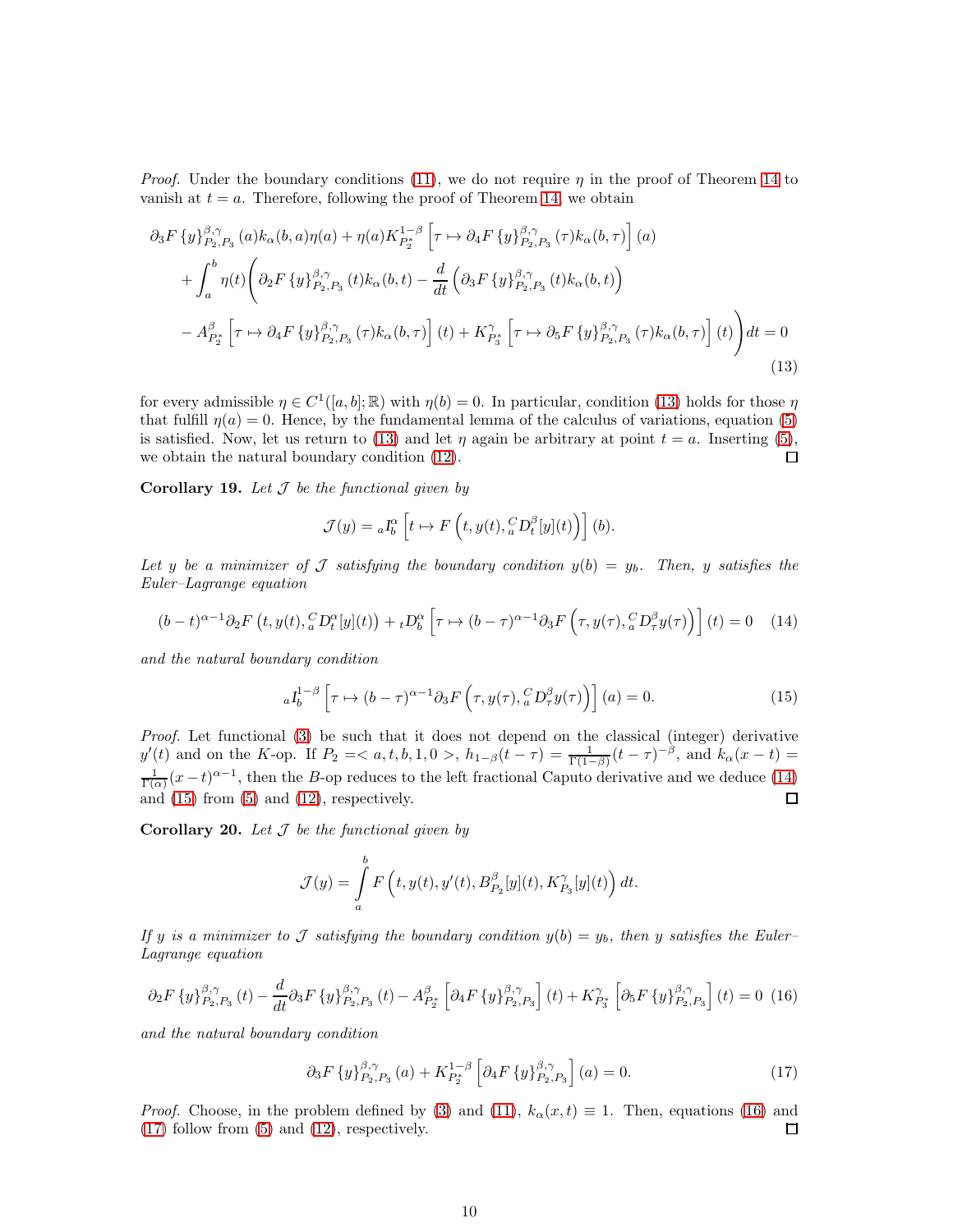#### <span id="page-10-1"></span>6 Generalized isoperimetric problems

Let  $\xi \in \mathbb{R}$ . Among all functions  $y : [a, b] \to \mathbb{R}$  satisfying boundary conditions

<span id="page-10-3"></span>
$$
y(a) = y_a, \quad y(b) = y_b,
$$
\n(18)

and an isoperimetric constraint of the form

<span id="page-10-2"></span>
$$
\mathcal{I}(y) = K_{P_1}^{\alpha} \left[ G \left\{ y \right\}_{P_2, P_3}^{\beta, \gamma} \right] (b) = \xi, \tag{19}
$$

we look for the one that extremizes (i.e., minimizes or maximizes) a functional

<span id="page-10-5"></span><span id="page-10-4"></span>
$$
\mathcal{J}(y) = K_{P_1}^{\alpha} \left[ F \left\{ y \right\}_{P_2, P_3}^{\beta, \gamma} \right] (b). \tag{20}
$$

Operators  $K_{P_1}^{\alpha}$ ,  $B_{P_2}^{\beta}$  and  $K_{P_3}^{\gamma}$ , as well as function F, are the same as in problem [\(3\)](#page-6-2)–[\(4\)](#page-6-3). Moreover, we assume that functional  $(19)$  satisfies hypotheses  $(H1)$ – $(H4)$ .

**Definition 21.** A function  $y : [a, b] \to \mathbb{R}$  is said to be admissible for problem [\(18\)](#page-10-3)–[\(20\)](#page-10-4) if functions  $B_{P_2}^{\beta}[y]$  and  $K_{P_3}^{\gamma}[y]$  exist and are continuous on  $[a,b]$ , and y satisfies the given boundary conditions [\(18\)](#page-10-3) and the given isoperimetric constraint [\(19\)](#page-10-2).

**Definition 22.** An admissible function  $y \in C^1([a, b], \mathbb{R})$  is said to be an extremal for  $\mathcal I$  if it satisfies the Euler–Lagrange equation  $(5)$  associated with functional in  $(19)$ , i.e.,

$$
k_{\alpha}(b,t)\partial_2 G\left\{y\right\}_{P_2,P_3}^{\beta,\gamma}(t) - \frac{d}{dt}\left(\partial_3 G\left\{y\right\}_{P_2,P_3}^{\beta,\gamma}(t)k_{\alpha}(b,t)\right) - A_{P_2^*}^{\beta}\left[\tau \mapsto k_{\alpha}(b,\tau)\partial_4 G\left\{y\right\}_{P_2,P_3}^{\beta,\gamma}(\tau)\right](t) + K_{P_3^*}^{\gamma}\left[\tau \mapsto k_{\alpha}(b,\tau)\partial_5 G\left\{y\right\}_{P_2,P_3}^{\beta,\gamma}(\tau)\right](t) = 0,
$$

where  $P_j^* = , j = 2, 3, and t \in (a, b).$ 

<span id="page-10-0"></span>**Theorem 23.** If y is a solution to the isoperimetric problem  $(18)$ – $(20)$  and is not an extremal for *I*, then there exists a real constant  $\lambda$  such that

$$
k_{\alpha}(b,t)\partial_2 H\left\{y\right\}_{P_2,P_3}^{\beta,\gamma}(t) - \frac{d}{dt}\left(\partial_3 H\left\{y\right\}_{P_2,P_3}^{\beta,\gamma}(t)k_{\alpha}(b,t)\right) - A_{P_2^*}^{\beta}\left[\tau \mapsto k_{\alpha}(b,\tau)\partial_4 H\left\{y\right\}_{P_2,P_3}^{\beta,\gamma}(\tau)\right](t) + K_{P_3^*}^{\gamma}\left[\tau \mapsto k_{\alpha}(b,\tau)\partial_5 H\left\{y\right\}_{P_2,P_3}^{\beta,\gamma}(\tau)\right](t) = 0 \quad (21)
$$

 $for all t \in (a, b), where H(t, y, u, v, w) = F(t, y, u, v, w) - \lambda G(t, y, u, v, w)$  and  $P_j^* =  $a, t, b, q_j, p_j >$ .$ 

*Proof.* Consider a two-parameter family of the form  $\hat{y} = y + \varepsilon_1 \eta_1 + \varepsilon_2 \eta_2$ , where for each  $i \in \{1, 2\}$ we have  $\eta_i(a) = \eta_i(b) = 0$ . First we show that we can select  $\varepsilon_2 \eta_2$  such that  $\hat{y}$  satisfies [\(19\)](#page-10-2). Consider the quantity  $\mathcal{I}(\hat{y}) = K_{P_1}^{\alpha} \left[ G \left\{ \hat{y} \right\}_{P_2}^{\beta, \gamma} \right]$  $\begin{bmatrix} \beta, \gamma \\ P_2, P_3 \end{bmatrix}$  (b). Looking to  $\mathcal{I}(\hat{y})$  as a function of  $\varepsilon_1, \varepsilon_2$ , we define  $\hat{I}(\varepsilon_1,\varepsilon_2)=\mathcal{I}(\hat{y})-\xi$ . Thus,  $\hat{I}(0,0)=0$ . On the other hand, applying integration by parts formulas (Theorems [9,](#page-4-2) [10](#page-5-0) and [11\)](#page-5-2), we obtain that

$$
\frac{\partial \hat{I}}{\partial \varepsilon_2}\Big|_{(0,0)} = \int_a^b \eta_2(t) \Bigg( k_\alpha(b,t) \partial_2 G \{y\}_{P_2,P_3}^{\beta,\gamma}(t) - \frac{d}{dt} \left( \partial_3 G \{y\}_{P_2,P_3}^{\beta,\gamma}(t) k_\alpha(b,t) \right) - A_{P_2^*}^{\beta} \left[ \tau \mapsto k_\alpha(b,\tau) \partial_4 G \{y\}_{P_2,P_3}^{\beta,\gamma}(\tau) \right] (t) + K_{P_3^*}^{\gamma} \left[ \tau \mapsto k_\alpha(b,\tau) \partial_5 G \{y\}_{P_2,P_3}^{\beta,\gamma}(\tau) \right] (t) \Bigg) dt,
$$

where  $P_j^* = \langle a, t, b, q_j, p_j \rangle$ ,  $j = 1, 2$ . We assume that y is not an extremal for *T*. Hence, the fundamental lemma of the calculus of variations implies that there exists a function  $\eta_2$  such that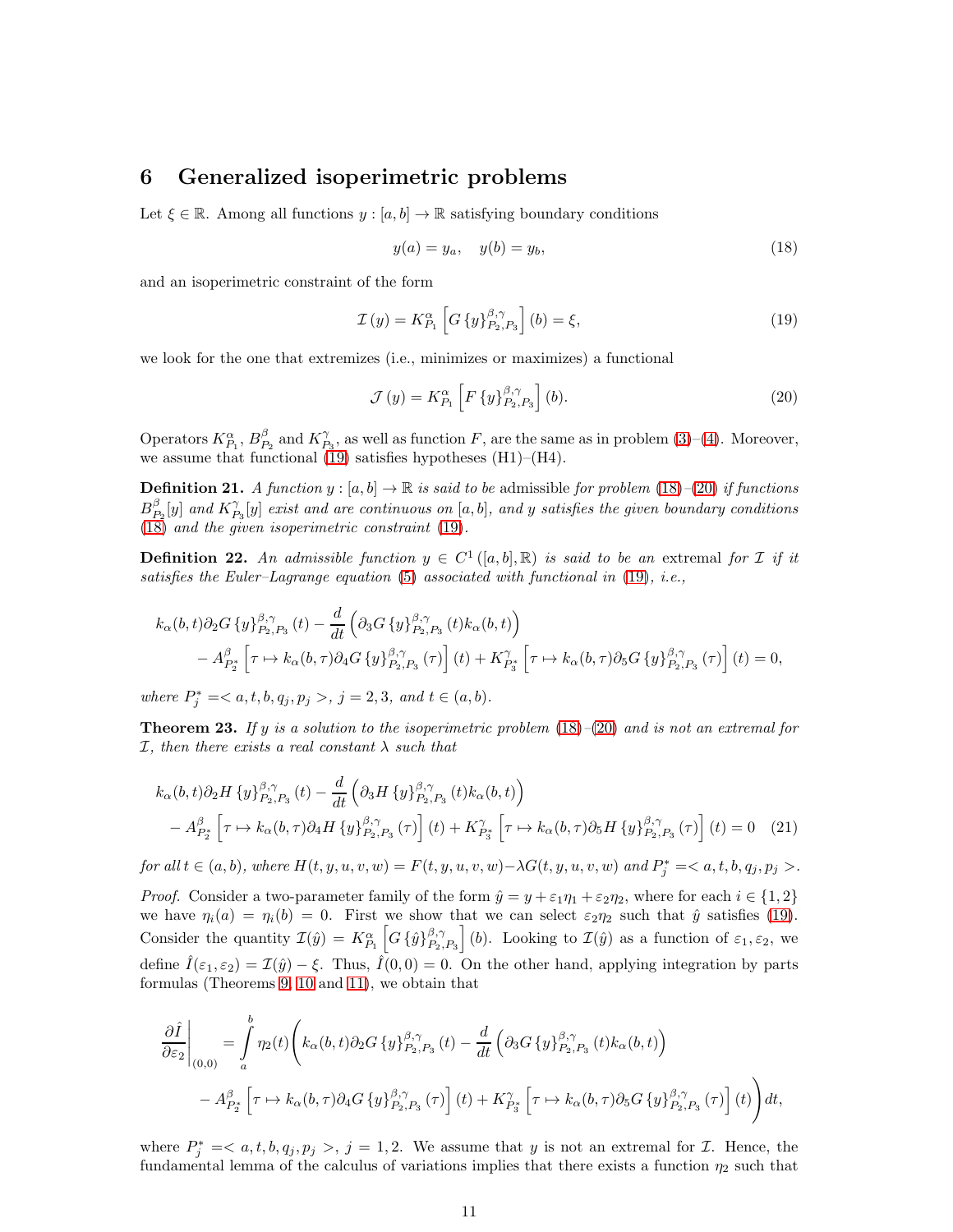$\frac{\partial \hat{I}}{\partial \varepsilon_2}$  $\Big|_{(0,0)} \neq 0$ . According to the implicit function theorem, there exists a function  $\varepsilon_2(\cdot)$  defined in a neighborhood of 0 such that  $\hat{I}(\varepsilon_1, \varepsilon_2(\varepsilon_1)) = 0$ . Let  $\hat{J}(\varepsilon_1, \varepsilon_2) = \mathcal{J}(\hat{y})$ . Function  $\hat{J}$  has an extremum at  $(0,0)$  subject to  $\hat{I}(0,0) = 0$ , and we have proved that  $\nabla \hat{I}(0,0) \neq 0$ . The Lagrange multiplier rule asserts that there exists a real number  $\lambda$  such that  $\nabla(\hat{J}(0,0) - \lambda \hat{I}(0,0)) = 0$ . Because

$$
\frac{\partial \hat{J}}{\partial \varepsilon_1}\Big|_{(0,0)} = \int_a^b \left( k_\alpha(b,t) \partial_2 F \left\{ y \right\}_{P_2,P_3}^{\beta,\gamma}(t) - \frac{d}{dt} \left( \partial_3 F \left\{ y \right\}_{P_2,P_3}^{\beta,\gamma}(t) k_\alpha(b,t) \right) \right.\left. - A_{P_2^*}^{\beta} \left[ \tau \mapsto k_\alpha(b,\tau) \partial_4 F \left\{ y \right\}_{P_2,P_3}^{\beta,\gamma}(\tau) \right] (t) + K_{P_3^*}^{\gamma} \left[ \tau \mapsto k_\alpha(b,\tau) \partial_5 F \left\{ y \right\}_{P_2,P_3}^{\beta,\gamma}(\tau) \right] (t) \right) \eta_1(t) dt
$$

and

$$
\frac{\partial \hat{I}}{\partial \varepsilon_1}\Big|_{(0,0)} = \int_a^b \left( k_\alpha(b,t) \partial_2 G \{y\}_{P_2,P_3}^{\beta,\gamma}(t) - \frac{d}{dt} \left( \partial_3 G \{y\}_{P_2,P_3}^{\beta,\gamma}(t) k_\alpha(b,t) \right) \right. \\
\left. - A_{P_2^*}^{\beta} \left[ \tau \mapsto k_\alpha(b,\tau) \partial_4 G \{y\}_{P_2,P_3}^{\beta,\gamma}(\tau) \right] (t) + K_{P_3^*}^{\gamma} \left[ \tau \mapsto k_\alpha(b,\tau) \partial_5 G \{y\}_{P_2,P_3}^{\beta,\gamma}(\tau) \right] (t) \right) \eta_1(t) dt,
$$

one has

$$
\int_{a}^{b} \left\{ k_{\alpha}(b,t) \partial_{2} F \left\{ y \right\}_{P_{2},P_{3}}^{\beta,\gamma}(t) - \frac{d}{dt} \left( \partial_{3} F \left\{ y \right\}_{P_{2},P_{3}}^{\beta,\gamma}(t) k_{\alpha}(b,t) \right) \right.\n- A_{P_{2}^{*}}^{\beta} \left[ \tau \mapsto k_{\alpha}(b,\tau) \partial_{4} F \left\{ y \right\}_{P_{2},P_{3}}^{\beta,\gamma}(\tau) \right] (t) + K_{P_{3}^{*}}^{\gamma} \left[ \tau \mapsto k_{\alpha}(b,\tau) \partial_{5} F \left\{ y \right\}_{P_{2},P_{3}}^{\beta,\gamma}(\tau) \right] (t) \right.\n- \lambda \left( k_{\alpha}(b,t) \partial_{2} G \left\{ y \right\}_{P_{2},P_{3}}^{\beta,\gamma}(t) - \frac{d}{dt} \left( \partial_{3} G \left\{ y \right\}_{P_{2},P_{3}}^{\beta,\gamma}(t) k_{\alpha}(b,t) \right) \right.\n- A_{P_{2}^{*}}^{\beta} \left[ \tau \mapsto k_{\alpha}(b,\tau) \partial_{4} G \left\{ y \right\}_{P_{2},P_{3}}^{\beta,\gamma}(\tau) \right] (t) + K_{P_{3}^{*}}^{\gamma} \left[ \tau \mapsto k_{\alpha}(b,\tau) \partial_{5} G \left\{ y \right\}_{P_{2},P_{3}}^{\beta,\gamma}(\tau) \right] (t) \right) \right\} \eta_{1}(t) dt = 0.
$$

From the fundamental lemma of the calculus of variations (see, e.g., [\[22,](#page-17-13) Section 2.2]) it follows

$$
k_{\alpha}(b,t)\partial_{2}F\left\{y\right\}_{P_{2},P_{3}}^{\beta,\gamma}(t) - \frac{d}{dt}\left(\partial_{3}F\left\{y\right\}_{P_{2},P_{3}}^{\beta,\gamma}(t)k_{\alpha}(b,t)\right) - A_{P_{2}^{*}}^{\beta}\left[\tau \mapsto k_{\alpha}(b,\tau)\partial_{4}F\left\{y\right\}_{P_{2},P_{3}}^{\beta,\gamma}(\tau)\right](t) + K_{P_{3}^{*}}^{\gamma}\left[\tau \mapsto k_{\alpha}(b,\tau)\partial_{5}F\left\{y\right\}_{P_{2},P_{3}}^{\beta,\gamma}(\tau)\right](t) - \lambda\left(k_{\alpha}(b,t)\partial_{2}G\left\{y\right\}_{P_{2},P_{3}}^{\beta,\gamma}(t) - \frac{d}{dt}\left(\partial_{3}G\left\{y\right\}_{P_{2},P_{3}}^{\beta,\gamma}(t)k_{\alpha}(b,t)\right) - A_{P_{2}^{*}}^{\beta}\left[\tau \mapsto k_{\alpha}(b,\tau)\partial_{4}G\left\{y\right\}_{P_{2},P_{3}}^{\beta,\gamma}(\tau)\right](t) + K_{P_{3}^{*}}^{\gamma}\left[\tau \mapsto k_{\alpha}(b,\tau)\partial_{5}G\left\{y\right\}_{P_{2},P_{3}}^{\beta,\gamma}(\tau)\right](t) \right) = 0,
$$

that is,

$$
k_{\alpha}(b,t)\partial_2 H \{y\}_{P_2,P_3}^{\beta,\gamma}(t) - \frac{d}{dt} \left(\partial_3 H \{y\}_{P_2,P_3}^{\beta,\gamma}(t) k_{\alpha}(b,t)\right)
$$
  

$$
- A_{P_2^*}^{\beta} \left[\tau \mapsto k_{\alpha}(b,\tau)\partial_4 H \{y\}_{P_2,P_3}^{\beta,\gamma}(\tau)\right](t) + K_{P_3^*}^{\gamma} \left[\tau \mapsto k_{\alpha}(b,\tau)\partial_5 H \{y\}_{P_2,P_3}^{\beta,\gamma}(\tau)\right](t) = 0
$$
  
with  $H = F - \lambda G$ .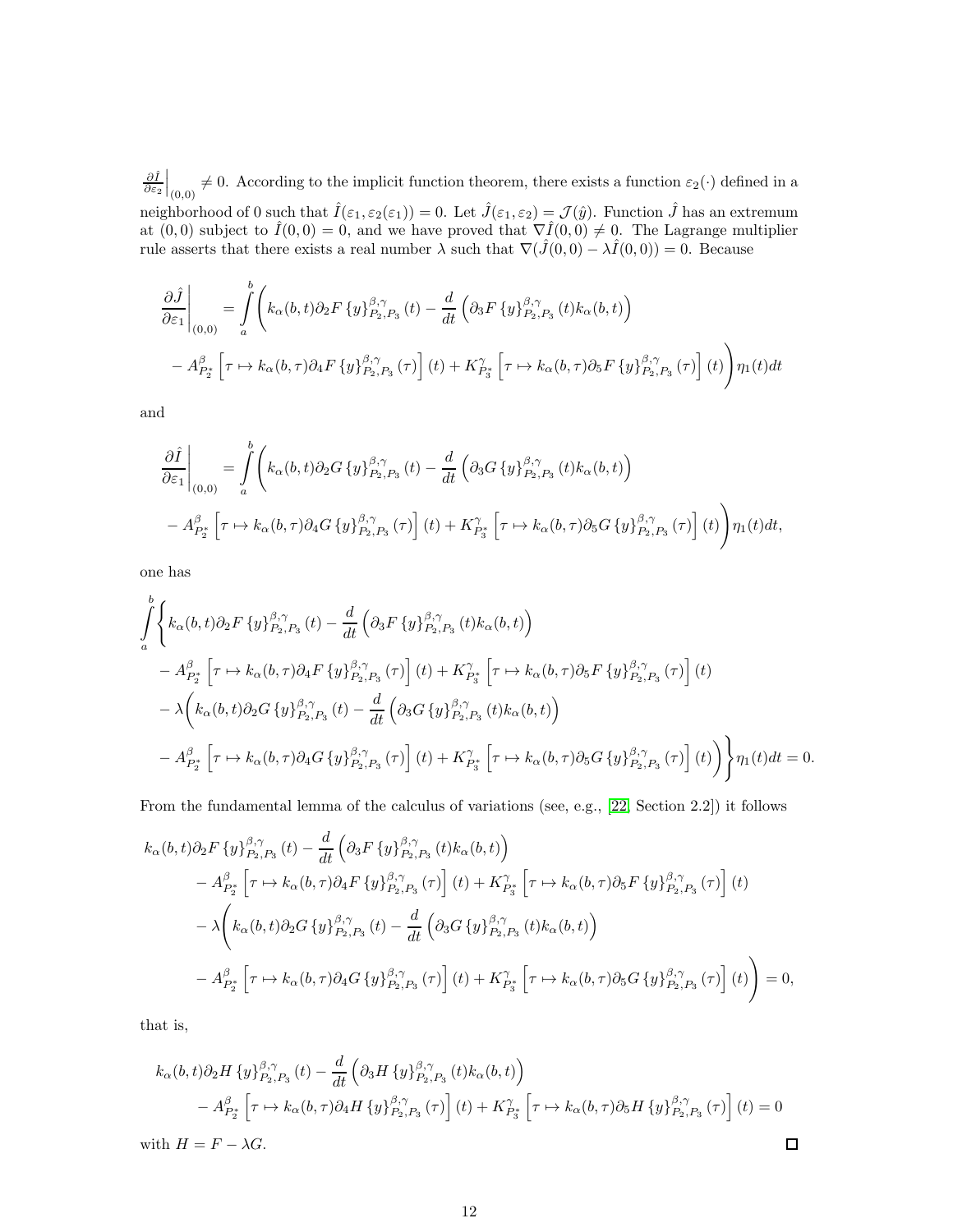Corollary 24. Let y be a minimizer to the isoperimetric problem

$$
\mathcal{J}(y) = {}_{a}I_{b}^{\alpha} \left[ t \mapsto F \left( t, y(t), {}_{a}^{C}D_{t}^{\beta}[y](t) \right) \right] (b) \longrightarrow \min, \tag{22}
$$

$$
\mathcal{I}(y) = {}_{a}I_{b}^{\alpha} \left[ t \mapsto G \left( t, y(t), {}_{a}^{C}D_{t}^{\beta}[y](t) \right) \right] (b) = \xi,
$$
\n(23)

<span id="page-12-2"></span><span id="page-12-1"></span> $y(a) = y_a, \quad y(b) = y_b.$  (24)

If y is not an extremal of  $I$ , then there exists a constant  $\lambda$  such that y satisfies

<span id="page-12-3"></span>
$$
(b-t)^{\alpha-1}\partial_2 H\left(t, y(t), {}_{a}^{C}D_t^{\alpha}[y](t)\right) + {}_{t}D_b^{\beta}\left[\tau \mapsto (b-\tau)^{\alpha-1}\partial_3 H\left(\tau, y(\tau), {}_{a}^{C}D_{\tau}^{\beta}[y](\tau)\right)\right](t) = 0 \quad (25)
$$

for all  $t \in (a, b)$ , where  $H(t, y, v) = F(t, y, v) - \lambda G(t, y, v)$ .

Proof. Let  $k_{\alpha}(x,t) = \frac{1}{\Gamma(\alpha)}(x-t)^{\alpha-1}$ ,  $h_{1-\beta}(t,\tau) = \frac{1}{\Gamma(1-\beta)}(t-\tau)^{-\beta}$ ,  $P_1 = \langle a,b,b,1,0 \rangle$  and  $P_2 = \langle a, t, b, 1, 0 \rangle$ . Then the K-op and the B-op reduce to the left fractional integral and the left fractional Caputo derivative, respectively. Therefore, problem  $(22)-(24)$  $(22)-(24)$  is a particular case of problem [\(18\)](#page-10-3)–[\(20\)](#page-10-4), and [\(25\)](#page-12-3) follows from [\(21\)](#page-10-5) with  $\partial_3 H = \partial_5 H = 0$ . □

Corollary 25. Let  $y$  be a minimizer to

$$
\mathcal{J}(y) = \int_a^b F\left(t, y(t), y'(t), B_{P_2}^{\beta}[y](t), K_{P_3}^{\gamma}[y](t)\right) dt \longrightarrow \min,
$$
  

$$
\mathcal{I}(y) = \int_a^b G\left(t, y(t), y'(t), B_{P_2}^{\beta}[y](t), K_{P_3}^{\gamma}[y](t)\right) dt = \xi,
$$
  

$$
y(a) = y_a, y(b) = y_b.
$$

If y is not an extremal of  $I$ , then there exists a constant  $\lambda$  such that y satisfies

<span id="page-12-4"></span>
$$
\partial_2 H \left\{ y \right\}_{P_2, P_3}^{\beta, \gamma}(t) - \frac{d}{dt} \partial_3 H \left\{ y \right\}_{P_2, P_3}^{\beta, \gamma}(t) - A_{P_2^*}^{\beta} \left[ \partial_4 H \left\{ y \right\}_{P_2, P_3}^{\beta, \gamma} \right] (t) + K_{P_3^*}^{\gamma} \left[ \partial_5 H \left\{ y \right\}_{P_2, P_3}^{\beta, \gamma} \right] (t) = 0 \tag{26}
$$

for all  $t \in [a, b]$ , where  $H(t, y, u, v, w) = F(t, y, u, v, w) - \lambda G(t, y, u, v, w)$ .

*Proof.* Let in problem [\(18\)](#page-10-3)–[\(20\)](#page-10-4)  $P_1 = \langle a, b, b, 1, 0 \rangle$  and kernel  $k_\alpha(x, t) \equiv 1$ . Then, the generalized fractional integral  $K_\beta^{\alpha}$ , becomes the classical integral and (26) follows from (21). fractional integral  $K_{P_1}^{\alpha}$  becomes the classical integral and [\(26\)](#page-12-4) follows from [\(21\)](#page-10-5).

### <span id="page-12-0"></span>7 Illustrative examples

We illustrate our results through two examples with different kernels: one of a fundamental problem [\(3\)](#page-6-2)–[\(4\)](#page-6-3) (Example [26\)](#page-12-5), the other an isoperimetric problem [\(18\)](#page-10-3)–[\(20\)](#page-10-4) (Example [27\)](#page-13-0).

<span id="page-12-5"></span>Example 26. Let  $\alpha, \beta \in (0, 1), \xi \in \mathbb{R}$ ,  $P_1 = <0, 1, 1, 1, 0>$ , and  $P_2 = <0, t, 1, 1, 0>$ . Consider the following problem:

$$
\mathcal{J}(y) = K_{P_1}^{\alpha} \left[ t \mapsto t K_{P_2}^{\beta} [y](t) + \sqrt{1 - \left( K_{P_2}^{\beta} [y](t) \right)^2} \right] (1) \longrightarrow \min,
$$
  

$$
y(0) = 1, \ y(1) = \frac{\sqrt{2}}{4} + \int_0^1 r_{\beta} (1 - \tau) \frac{1}{(1 + \tau^2)^{\frac{3}{2}}} d\tau,
$$

with kernel  $h_\beta$  such that  $h_\beta(t, \tau) = h_\beta(t - \tau)$  and  $h_\beta(0) = 1$ . Here the resolvent  $r_\beta(t)$  is related to the kernel  $h_{\beta}(t)$  by  $r_{\beta}(t) = \mathcal{L}^{-1}\left[s \mapsto \frac{1}{s\tilde{h}_{\beta}(s)} - 1\right](t)$ ,  $\tilde{h}_{\beta}(s) = \mathcal{L}\left[t \mapsto h_{\beta}(t)\right](s)$ , where  $\mathcal{L}$  and  $\mathcal{L}^{-1}$  are the direct and the inverse Laplace operators, respectively. We apply Theorem [14](#page-6-0) with Lagrangian F given by  $F(t, y, u, v, w) = tw + \sqrt{1 - w^2}$ . Because

$$
y(t) = \frac{1}{(1+t^2)^{\frac{3}{2}}} + \int_0^t r_\beta(t-\tau) \frac{1}{(1+\tau^2)^{\frac{3}{2}}}d\tau
$$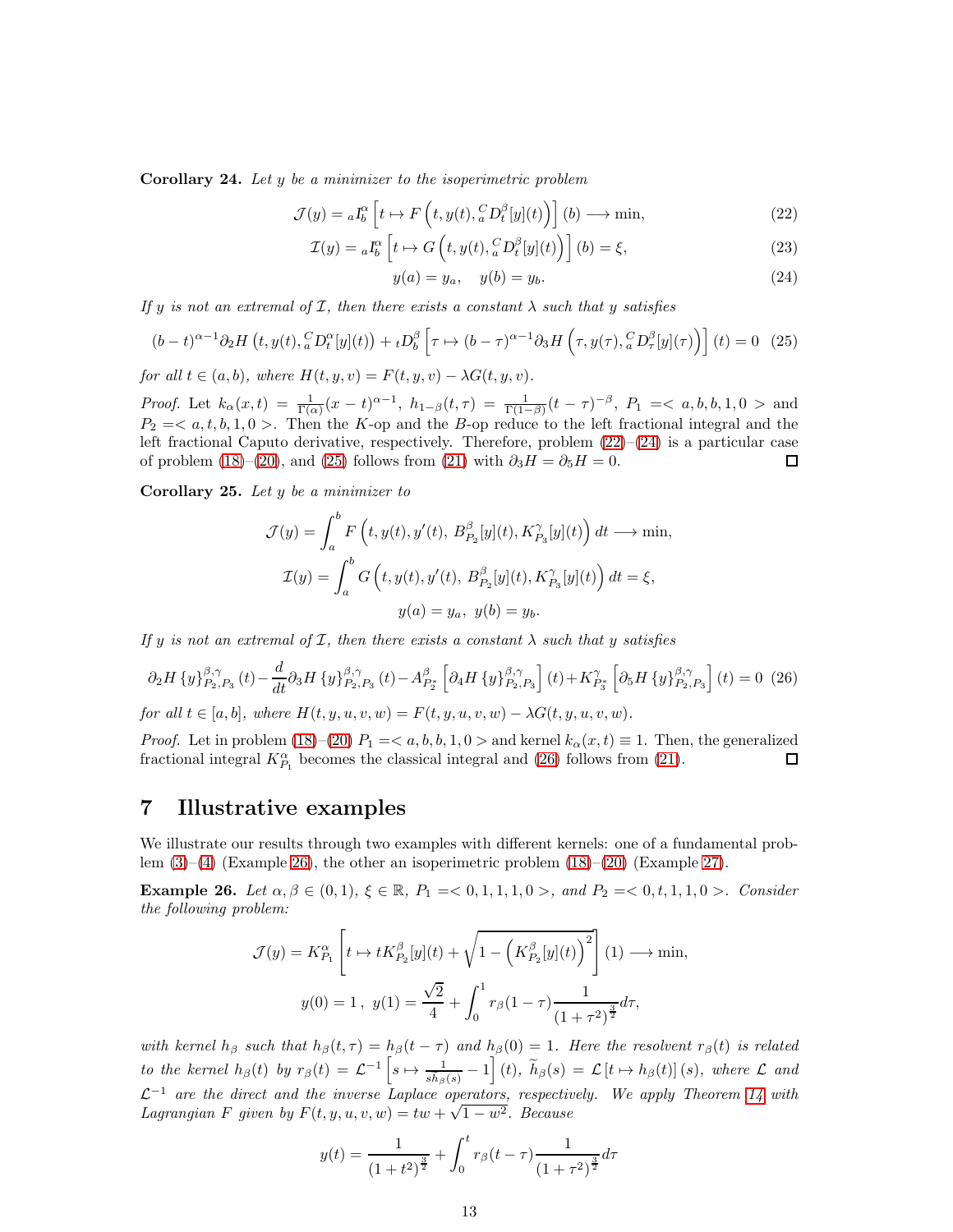is the solution to the Volterra integral equation of first kind (see, e.g., Equation 16, p. 114 of  $\left[47\right]$ )

$$
K_{P_2}^{\beta}[y](t) = \frac{t\sqrt{1+t^2}}{1+t^2},
$$

it satisfies our generalized Euler–Lagrange equation [\(5\)](#page-6-4), i.e.,

$$
K_{P_2^*}^{\beta} \left[ \tau \mapsto k_{\alpha}(b, \tau) \left( \frac{-K_{P_2^*}^{\beta}[y](\tau)}{\sqrt{1 - \left( K_{P_2^*}^{\beta}[y](\tau) \right)^2}} + \tau \right) \right] (t) = 0.
$$

In particular, for the kernel  $h_\beta(t-\tau) = \cosh(\beta(t-\tau))$ , the boundary conditions are  $y(0) = 1$  and  $y(1) = 1 + \beta^2(1-\sqrt{2})$ , and the solution is  $y(t) = \frac{1}{(1+t^2)^{\frac{3}{2}}} + \beta^2(1-\sqrt{1+t^2})$  (cf. [\[47,](#page-18-14) p. 22]).

In the next example we make use of the Mittag–Leffler function of two parameters: if  $\alpha, \beta > 0$ , then the Mittag–Leffler function is defined by

$$
E_{\alpha,\beta}(z) = \sum_{k=0}^{\infty} \frac{z^k}{\Gamma(\alpha k + \beta)}.
$$

This function appears naturally in the solution of fractional differential equations, as a generalization of the exponential function [\[27\]](#page-17-15).

<span id="page-13-0"></span>**Example 27.** Let  $\alpha, \beta \in (0, 1)$ ,  $\xi \in \mathbb{R}$ , and  $\xi \notin \{\pm \frac{1}{4}\}$ . Consider the following problem:

<span id="page-13-2"></span>
$$
\mathcal{J}(y) = {}_0I_1^{\alpha} \left[ \sqrt{1 + \left( y' + {}_0^C D_t^{\beta}[y] \right)^2} \right] (1) \longrightarrow \min, \n\mathcal{I}(y) = {}_0I_1^{\alpha} \left[ \left( y' + {}_0^C D_t^{\beta}[y] \right)^2 \right] (1) = \xi, \ny(0) = 0, \ y(1) = \int_0^1 E_{1-\beta,1} \left( -(1-\tau)^{1-\beta} \right) \frac{\sqrt{1-16\xi^2}}{4\xi} d\tau,
$$
\n(27)

which is an example of  $(18)–(20)$  $(18)–(20)$  $(18)–(20)$  with p-sets  $P_1 = 0, 1, 1, 1, 0 >$  and  $P_2 = 0, t, 1, 1, 0 >$  and kernels  $k_{\alpha}(x-t) = \frac{1}{\Gamma(\alpha)}(x-t)^{\alpha-1}$  and  $h_{1-\beta}(t-\tau) = \frac{1}{\Gamma(1-\beta)}(t-\tau)^{-\beta}$ . Function H of Theorem [23](#page-10-0) is given by  $H(t, y, u, v, w) = \sqrt{1 + (u + v)^2} - \lambda (u + v)^2$ . One can easily check (see [\[27,](#page-17-15) p. 324]) that

<span id="page-13-1"></span>
$$
y(t) = \int_0^t E_{1-\beta,1} \left( -(t-\tau)^{1-\beta} \right) \frac{\sqrt{1-16\xi^2}}{4\xi} d\tau \tag{28}
$$

- is not an extremal for  $\mathcal{I}$ ;
- satisfies  $y' + {}_0^C D_t^{\beta}[y] =$  $\sqrt{1-16\xi^2}$  $\frac{10\varsigma}{4\xi}$  .

Moreover, [\(28\)](#page-13-1) satisfies [\(21\)](#page-10-5) for  $\lambda = 2\xi$ , i.e.,

$$
-\frac{d}{dt}\left((1-t)^{\alpha-1}\left(y'(t)+\frac{C}{\theta}D_t^{\beta}[y](t)\right)\left(\frac{1}{\sqrt{1+\left(y'(t)+\frac{C}{\theta}D_t^{\beta}[y](t)\right)^2}}-4\xi\right)\right) +{}_{t}D_1^{\beta}\left[\tau\mapsto(1-\tau)^{\alpha-1}\left(y'(\tau)+\frac{C}{\theta}D_\tau^{\beta}[y](\tau)\right)\left(\frac{1}{\sqrt{1+\left(y'(\tau)+\frac{C}{\theta}D_\tau^{\beta}[y](\tau)\right)^2}}-4\xi\right)\right](t)=0
$$

for all  $t \in (0,1)$ . We conclude that  $(28)$  is an extremal for problem  $(27)$ .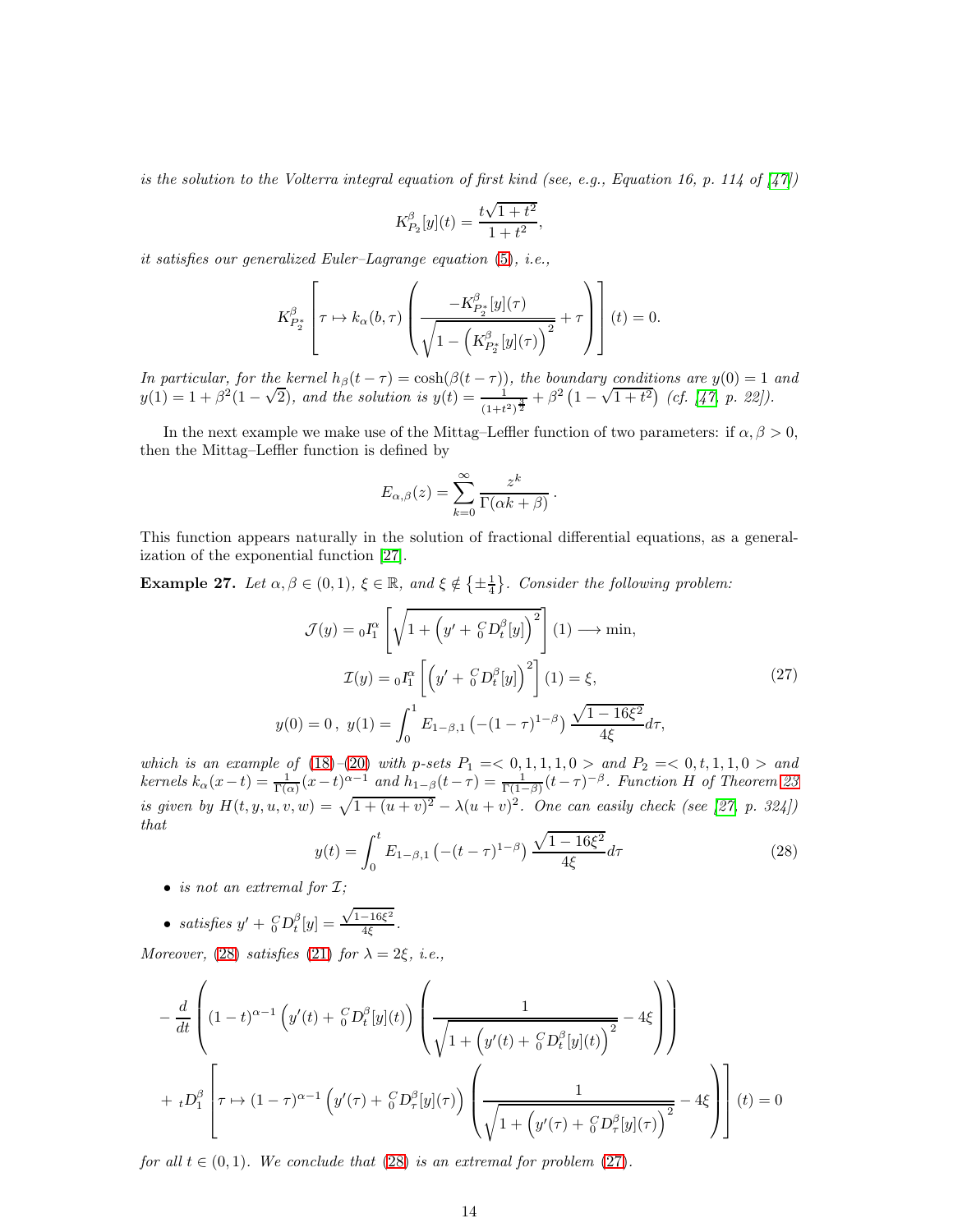#### <span id="page-14-0"></span>8 Applications to Physics

If the functional  $(3)$  does not depend on B-op and K-op, then Theorem [14](#page-6-0) gives the following result: if y is a solution to the problem of extremizing

<span id="page-14-5"></span>
$$
\mathcal{J}(y) = \int_{a}^{b} F(t, y(t), y'(t)) k_{\alpha}(b, t) dt
$$
\n(29)

subject to  $y(a) = y_a$  and  $y(b) = y_b$ , where  $\alpha \in (0, 1)$ , then

<span id="page-14-3"></span>
$$
\partial_2 F(t, y(t), y'(t)) - \frac{d}{dt} \partial_3 F(t, y(t), y'(t)) = \frac{1}{k_\alpha(b, t)} \cdot \frac{d}{dt} k_\alpha(b, t) \partial_3 F(t, y(t), y'(t)) \,. \tag{30}
$$

We recognize on the right hand side of [\(30\)](#page-14-3) the generalized weak dissipative parameter

$$
\delta(t) = \frac{1}{k_{\alpha}(b, t)} \cdot \frac{d}{dt} k_{\alpha}(b, t).
$$

#### <span id="page-14-1"></span>8.1 Quantum mechanics of the damped harmonic oscillator

As a first application, let us consider kernel  $k_{\alpha}(b, t) = e^{\alpha(b-t)}$  and the Lagrangian

$$
L(y, \dot{y}) = \frac{1}{2}m\dot{y}^{2} - V(y),
$$

where  $V(y)$  is the potential energy and m stands for mass. The Euler–Lagrange equation [\(30\)](#page-14-3) gives the following second order ordinary differential equation:

<span id="page-14-4"></span>
$$
\ddot{y}(t) - \alpha \dot{y}(t) = -\frac{1}{m} V'(y(t)).
$$
\n(31)

Equation [\(31\)](#page-14-4) coincides with (14) of [\[24\]](#page-17-10), obtained by modification of Hamilton's principle.

#### <span id="page-14-2"></span>8.2 Fractional Action-Like Variational Approach (FALVA)

We now extend some of the recent results of [\[15](#page-17-9)[–18\]](#page-17-8), where the fractional action-like variational approach (FALVA) was proposed to model dynamical systems. FALVA functionals are particular cases of [\(29\)](#page-14-5), where the fractional time integral introduces only one parameter  $\alpha$ . Let us consider the Caldirola–Kanai Lagrangian [\[8,](#page-16-6) [16,](#page-17-16) [18\]](#page-17-8)

<span id="page-14-6"></span>
$$
L(t, y, \dot{y}) = m(t) \left(\frac{\dot{y}^2}{2} - \omega^2 \frac{y^2}{2}\right),\tag{32}
$$

which describes a dynamical oscillatory system with exponentially increasing time dependent mass, where  $\omega$  is the frequency and  $m(t) = m_0 e^{-\gamma b} e^{\gamma t} = \bar{m}_0 e^{\gamma t}$ ,  $\bar{m}_0 = m_0 e^{-\gamma b}$ . Using our generalized FALVA Euler–Lagrange equation [\(30\)](#page-14-3) with kernel  $k_{\alpha}(b, t)$  to Lagrangian [\(32\)](#page-14-6), we obtain

<span id="page-14-9"></span>
$$
\ddot{y}(t) + (\delta(t) + \gamma) \dot{y}(t) + \omega^2 y(t) = 0.
$$
\n(33)

We study two particular kernels.

1. If we choose kernel

<span id="page-14-7"></span>
$$
k_{\alpha}(b, t) = \frac{(\rho + 1)^{1-\alpha}}{\Gamma(\alpha)} \left( b^{\rho+1} - t^{\rho+1} \right) t^{\rho},\tag{34}
$$

defined in [\[26\]](#page-17-17), then the Euler–Lagrange equation is

<span id="page-14-8"></span>
$$
\partial_2 F(t, y(t), y'(t)) - \frac{d}{dt} \partial_3 F(t, y(t), y'(t)) = \left( \frac{(1 - \alpha)(\rho + 1)t^{\rho}}{b^{\rho + 1} - t^{\rho + 1}} \right) \partial_3 F(t, y(t), y'(t)). \tag{35}
$$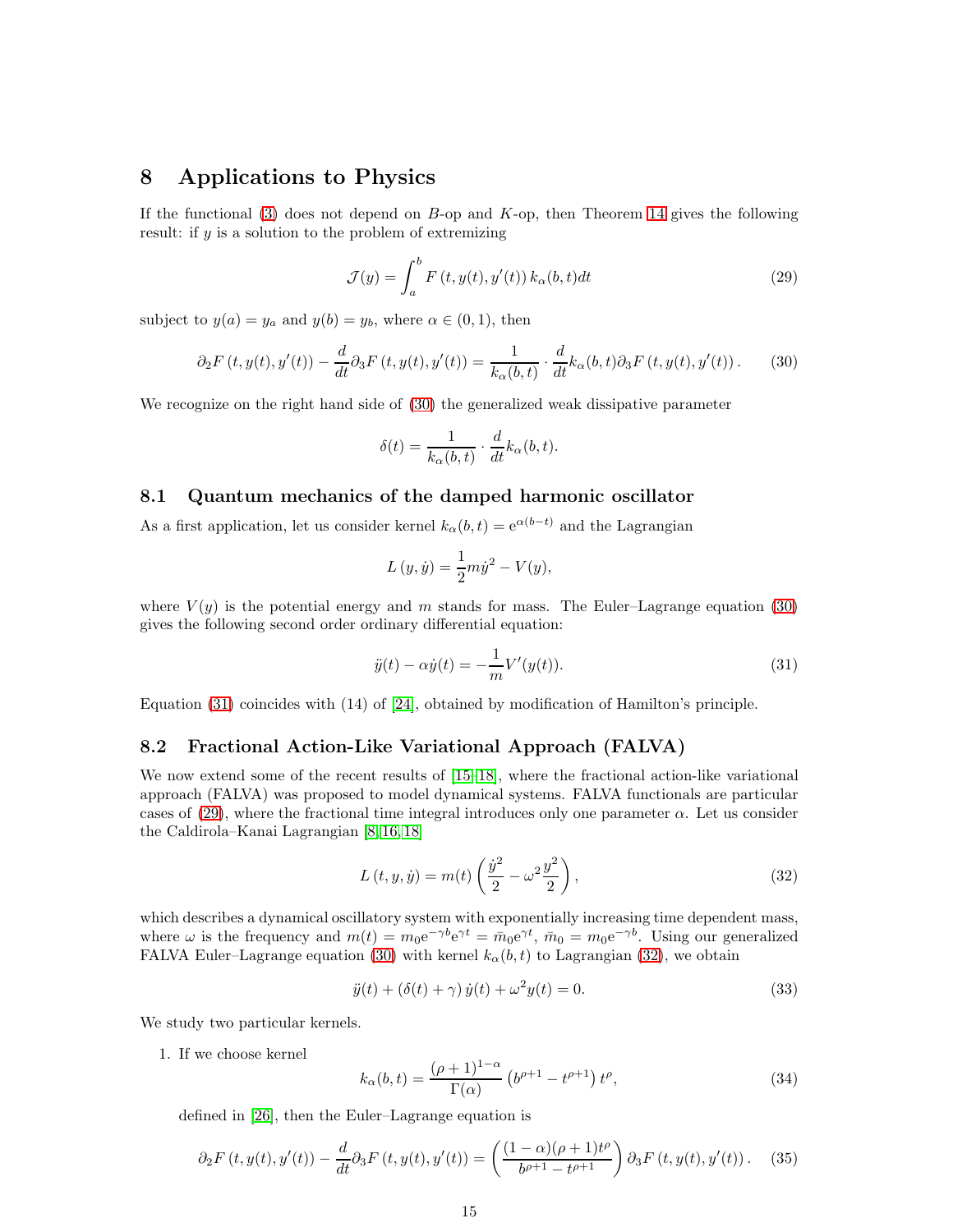In particular, when  $\rho \rightarrow 0$ , [\(34\)](#page-14-7) becomes the kernel of the Riemann–Liouville fractional integral, and equation [\(35\)](#page-14-8) gives

$$
\partial_2 F(t, y(t), y'(t)) - \frac{d}{dt} \partial_3 F(t, y(t), y'(t)) = \frac{1 - \alpha}{b - t} \partial_3 F(t, y(t), y'(t)),
$$

which is the Euler–Lagrange equation proved in [\[16\]](#page-17-16). For  $\rho \neq 0$ , we have

$$
\delta(t) = \frac{(1-\alpha)(\rho+1)t^{\rho}}{b^{\rho+1} - t^{\rho+1}} \to 0 \text{ if } t \to \infty \text{ or } t \to 0.
$$

Therefore, both at the very early time and at very large time, dissipation disappears. Moreover, if  $\rho \to 0$ , then

$$
\delta(t) = \frac{1-\alpha}{b-t} \to \begin{cases} 0 & \text{if } t \to \infty \\ \frac{1-\alpha}{b} & \text{if } t \to 0. \end{cases}
$$

This shows that at the origin of time, the time-dependent dissipation becomes stationary, and that at very large time no dissipation, of any kind, exists.

2. If we choose kernel  $k_{\alpha}(b, t) = (\cosh b - \cosh t)^{\alpha - 1}$ , then

<span id="page-15-1"></span>
$$
\partial_2 F\left(t, y(t), y'(t)\right) - \frac{d}{dt} \partial_3 F\left(t, y(t), y'(t)\right) = -(\alpha - 1) \frac{\sinh t}{\cosh b - \cosh t} \partial_3 F\left(t, y(t), y'(t)\right) \tag{36}
$$

and

$$
\delta(t) = -(\alpha - 1) \frac{\sinh t}{\cosh b - \cosh t} \to \begin{cases} \alpha - 1 & \text{if } t \to \infty \\ 0 & \text{if } t \to 0. \end{cases}
$$

In contrast with previous case, item 1, here dissipation does not disappear at late-time dynamics.

We note that there is a small inconsistence in [\[16\]](#page-17-16), regarding to the coefficient of  $\dot{y}(t)$  in [\(33\)](#page-14-9), and a small inconsistence in [\[18\]](#page-17-8), regarding a sign of [\(36\)](#page-15-1).

### <span id="page-15-0"></span>9 Conclusion

In this article we unify, subsume and significantly extend the necessary optimality conditions available in the literature of the fractional calculus of variations. It should be mentioned, however, that since fractional operators are nonlocal, it can be extremely challenging to find analytical solutions to fractional problems of the calculus of variations and, in many cases, solutions may not exist. In our paper we give two examples with analytic solutions, and many more can be found borrowing different kernels from the book [\[47\]](#page-18-14). On the other hand, one can easily choose examples for which the fractional Euler–Lagrange differential equations are hard to solve, and in that case one needs to use numerical methods [\[2,](#page-16-9)[6,](#page-16-10)[48,](#page-18-15)[49\]](#page-18-16). The question of existence of solutions to fractional variational problems is a complete open area of research. This needs attention. Indeed, in the absence of existence, the necessary conditions for extremality are vacuous: one cannot characterize an entity that does not exist in the first place. For solving a problem of the fractional calculus of variations one should proceed along the following three steps: (i) first, prove that a solution to the problem exists; (ii) second, verify the applicability of necessary optimality conditions; (iii) finally, apply the necessary conditions which identify the extremals (the candidates). Further elimination, if necessary, identifies the minimizer(s) of the problem. All three steps in the above procedure are crucial. As mentioned by Young in [\[59\]](#page-19-9), the calculus of variations has born from the study of necessary optimality conditions, but any such theory is "naive" until the existence of minimizers is verified. The process leading to the existence theorems was introduced by Leonida Tonelli in 1915 by the so-called direct method [\[56\]](#page-19-10). During two centuries, mathematicians were developing "the naive approach to the calculus of variations". There was, of course, good reasons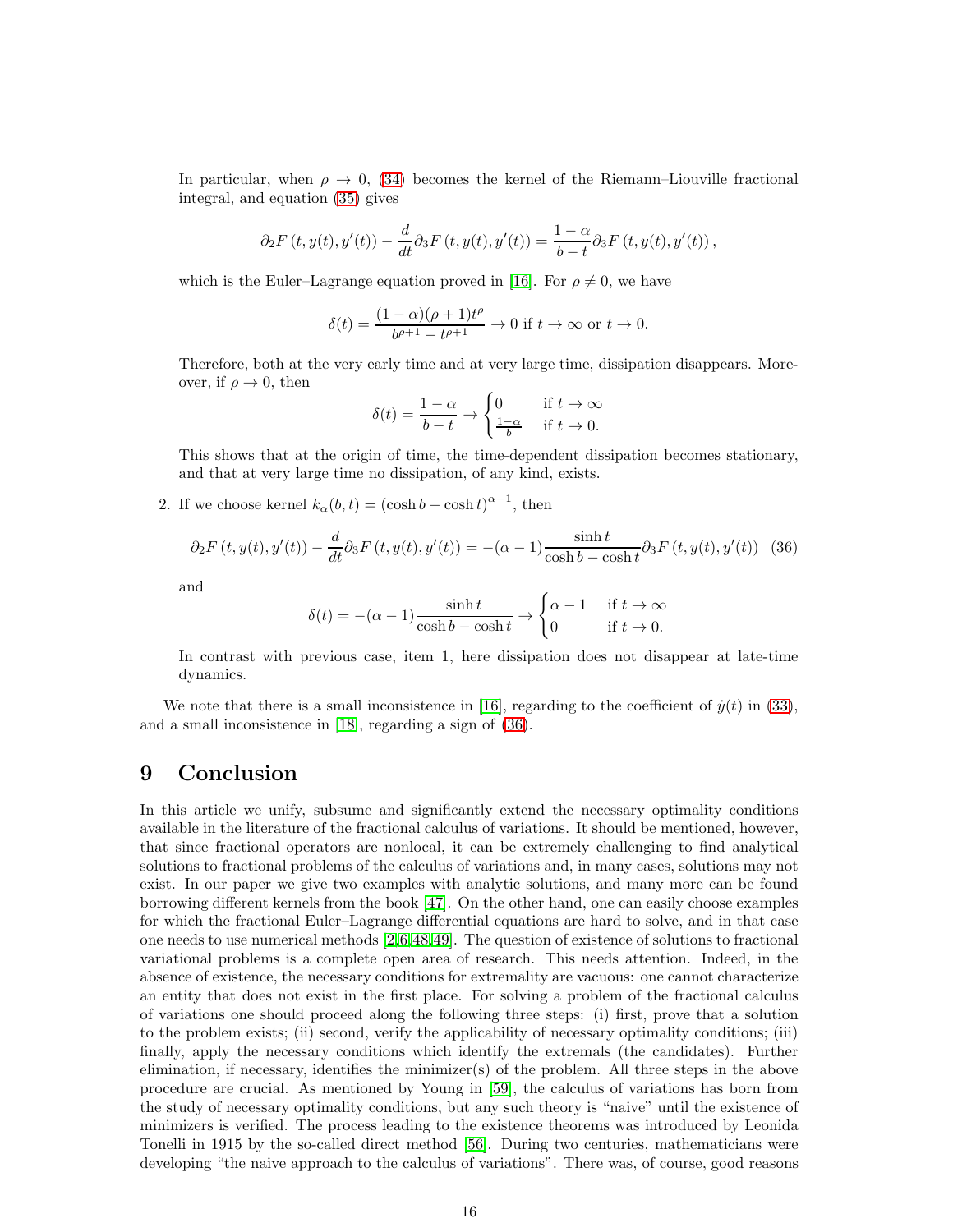why the existence problem was only solved in the beginning of XX century, two hundred years after necessary optimality conditions began to be studied: see [\[13,](#page-17-18) [57\]](#page-19-11) and references therein. Similar situation happens now with the fractional calculus of variations: the subject is only fifteen years old, and is still in the "naive period". We believe time has come to address the existence question, and this will be considered in a forthcoming paper.

# Acknowledgements

This work was supported by FEDER funds through COMPETE — Operational Programme Factors of Competitiveness ("Programa Operacional Factores de Competitividade") and by Portuguese funds through the Center for Research and Development in Mathematics and Applications (University of Aveiro) and the Portuguese Foundation for Science and Technology ("FCT — Fundação para a Ciência e a Tecnologia"), within project PEst-C/MAT/UI4106/2011 with COM-PETE number FCOMP-01-0124-FEDER-022690. Odzijewicz was also supported by FCT through the Ph.D. fellowship  $SFRH/BD/33865/2009$ ; Malinowska by Białystok University of Technology grant S/WI/02/2011; and Torres by FCT through the Portugal–Austin (USA) cooperation project UTAustin/MAT/0057/2008.

## <span id="page-16-5"></span>References

- [1] O. P. Agrawal, Generalized variational problems and Euler-Lagrange equations, Comput. Math. Appl. 59 (2010), no. 5, 1852–1864.
- <span id="page-16-9"></span>[2] O. P. Agrawal, M. M. Hasan, X. W. Tangpong, A numerical scheme for a class of parametric problem of fractional variational calculus, J. Comput. Nonlinear Dyn. 7 (2012), no. 2, 021005, 6 pp.
- <span id="page-16-1"></span>[3] R. Almeida, Fractional variational problems with the Riesz-Caputo derivative, Appl. Math. Lett. 25 (2012), no. 2, 142–148.
- <span id="page-16-2"></span>[4] R. Almeida, A. B. Malinowska and D. F. M. Torres, A fractional calculus of variations for multiple integrals with application to vibrating string, J. Math. Phys. 51 (2010), no. 3, 033503, 12pp. [arXiv:1001.2722](http://arxiv.org/abs/1001.2722)
- <span id="page-16-7"></span>[5] R. Almeida, A. B. Malinowska and D. F. M. Torres, Fractional Euler-Lagrange differential equations via Caputo derivatives, In: Fractional Dynamics and Control, Springer New York, 2012, Part 2, 109–118. [arXiv:1109.0658](http://arxiv.org/abs/1109.0658)
- <span id="page-16-10"></span>[6] R. Almeida, S. Pooseh and D. F. M. Torres, Fractional variational problems depending on indefinite integrals, Nonlinear Anal. 75 (2012), no. 3, 1009–1025. [arXiv:1102.3360](http://arxiv.org/abs/1102.3360)
- <span id="page-16-8"></span>[7] R. Almeida and D. F. M. Torres, Calculus of variations with fractional derivatives and fractional integrals, Appl. Math. Lett. 22 (2009), no. 12, 1816–1820. [arXiv:0907.1024](http://arxiv.org/abs/0907.1024)
- <span id="page-16-6"></span>[8] P. Angelopoulou, S. Baskoutas, A. Jannussis and R. Mignani, Caldirola-Kanai Hamiltonian with complex friction coefficient, Il Nuovo Cimento 109 (1994), no. 11, 1221–1226.
- <span id="page-16-0"></span>[9] K. Balachandran, J. Y. Park and J. J. Trujillo, Controllability of nonlinear fractional dynamical systems, Nonlinear Anal. 75 (2012), no. 4, 1919–1926.
- <span id="page-16-3"></span>[10] N. R. O. Bastos, R. A. C. Ferreira and D. F. M. Torres, Necessary optimality conditions for fractional difference problems of the calculus of variations, Discrete Contin. Dyn. Syst. 29 (2011), no. 2, 417–437. [arXiv:1007.0594](http://arxiv.org/abs/1007.0594)
- <span id="page-16-4"></span>[11] N. R. O. Bastos, R. A. C. Ferreira and D. F. M. Torres, Discrete-time fractional variational problems, Signal Process. 91 (2011), no. 3, 513–524. [arXiv:1005.0252](http://arxiv.org/abs/1005.0252)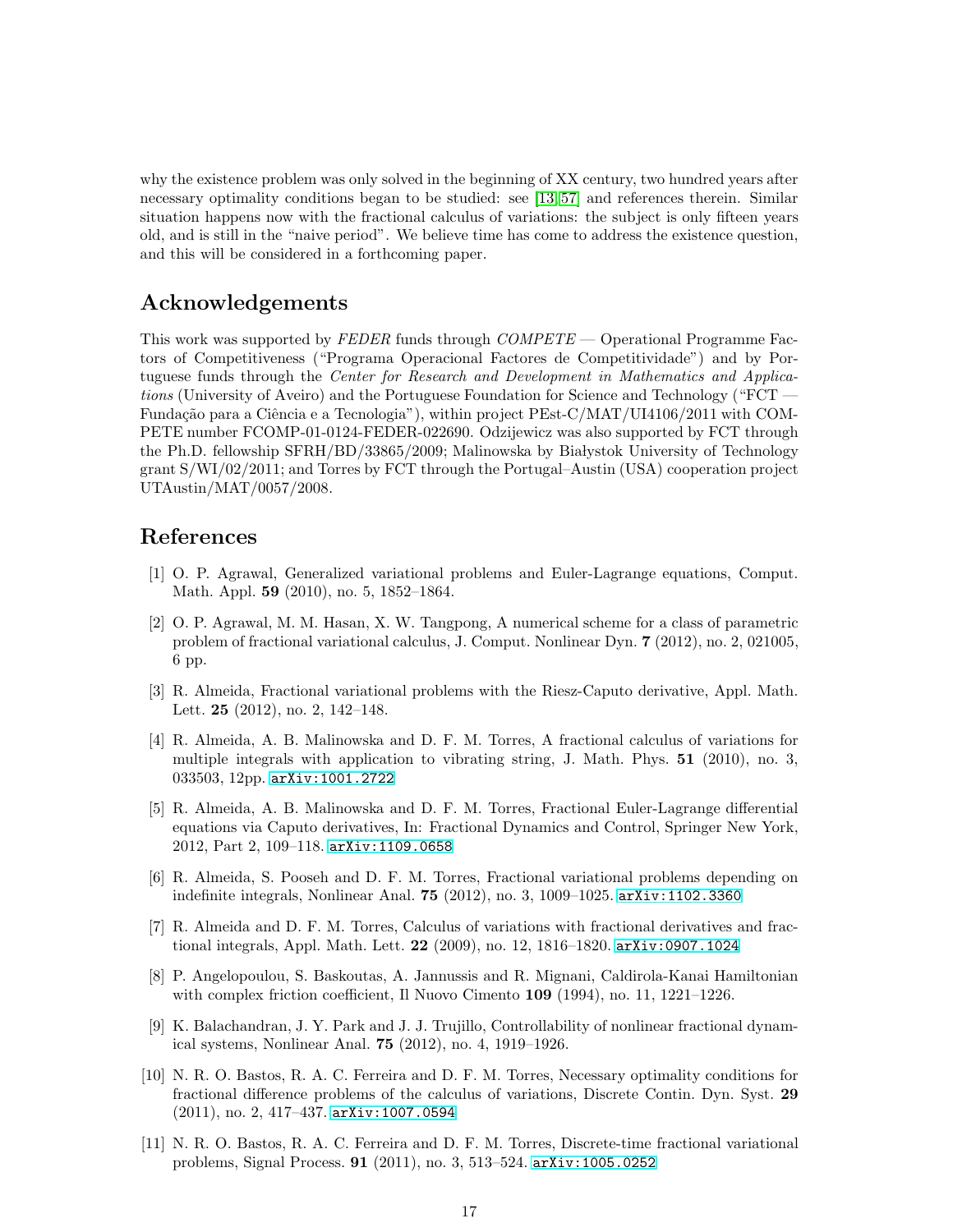- <span id="page-17-18"></span><span id="page-17-0"></span>[12] A. Carpinteri and F. Mainardi, Fractals and fractional calculus in continuum mechanics, CISM Courses and Lectures, 378, Springer, Vienna, 1997.
- <span id="page-17-4"></span>[13] L. Cesari, Optimization—theory and applications, Applications of Mathematics (New York), 17, Springer, New York, 1983.
- <span id="page-17-9"></span>[14] J. Cresson, Fractional embedding of differential operators and Lagrangian systems, J. Math. Phys. 48 (2007), no. 3, 033504, 34pp.
- [15] R. A. El-Nabulsi, Fractional calculus of variations from extended Erdelyi-Kober operator, Int. J. Mod.Phys. 23 (2009), no. 16, 3349–3361.
- <span id="page-17-16"></span>[16] R. A. El-Nabulsi, Fractional quantum Euler-Cauchy equation in the Schrodinger picture, complexified harmonic oscillators and emergence of complexified Lagrangian and Hamiltonian dynamics, Mod. Phys. Lett. B 23 (2009), no. 28, 3369–3386.
- [17] R. A. El-Nabulsi, A periodic functional approach to the calculus of variations and the problem of time-dependent damped harmonic oscillators, Appl. Math. Lett. 24 (2011), 1647–1653.
- <span id="page-17-8"></span>[18] R. A. El-Nabulsi, Fractional variational problems from extended exponentially fractional integral, Appl. Math. Comput. 217 (2011), no. 22, 9492–9496.
- <span id="page-17-5"></span>[19] R. A. El-Nabulsi and D. F. M. Torres, Fractional actionlike variational problems, J. Math. Phys. 49 (2008), no. 5, 053521, 7pp. [arXiv:0804.4500](http://arxiv.org/abs/0804.4500)
- <span id="page-17-6"></span>[20] G. S. F. Frederico and D. F. M. Torres, Fractional conservation laws in optimal control theory, Nonlinear Dynam. 53 (2008), no. 3, 215–222. [arXiv:0711.0609](http://arxiv.org/abs/0711.0609)
- <span id="page-17-14"></span>[21] G. S. F. Frederico and D. F. M. Torres, Fractional optimal control in the sense of Caputo and the fractional Noether's theorem, Int. Math. Forum 3 (2008), no. 10, 479–493. [arXiv:0712.1844](http://arxiv.org/abs/0712.1844)
- <span id="page-17-13"></span><span id="page-17-11"></span>[22] M. Giaquinta and S. Hildebrandt, Calculus of variations. I, Springer, Berlin, 1996.
- [23] A. Ya. Helemskii, Lectures and Excercises on Functional Analysis, American Mathematical Society, 2006.
- <span id="page-17-10"></span>[24] L. Herrera, L. Núñez, A. Patiño and H. Rago, A variational principle and the classical and quantum mechanics of the damped harmonic oscillator, Am. J. Phys. 54 (1986), no. 3, 273– 277.
- <span id="page-17-1"></span>[25] R. Hilfer, Applications of fractional calculus in physics, World Sci. Publishing, River Edge, NJ, 2000.
- <span id="page-17-17"></span>[26] U. N. Katugampola, New approach to a generalized fractional integral, Appl. Math. Comput. 218 (2011), no. 3, 860–865.
- <span id="page-17-15"></span>[27] A. A. Kilbas, H. M. Srivastava and J. J. Trujillo, Theory and applications of fractional differential equations, Elsevier, Amsterdam, 2006.
- <span id="page-17-7"></span>[28] V. Kiryakova, Generalized fractional calculus and applications, Pitman Research Notes in Mathematics Series, 301, Longman Sci. Tech., Harlow, 1994.
- <span id="page-17-12"></span>[29] M. Klimek, On solutions of linear fractional differential equations of a variational type, The Publishing Office of Czestochowa University of Technology, Czestochowa, 2009.
- <span id="page-17-3"></span>[30] C. Lánczos, *The variational principles of mechanics*, fourth edition, Mathematical Expositions, No. 4, Univ. Toronto Press, Toronto, ON, 1970.
- <span id="page-17-2"></span>[31] N. Laskin, Fractional quantum mechanics and Lévy path integrals, Phys. Lett. A 268 (2000), no. 4-6, 298–305.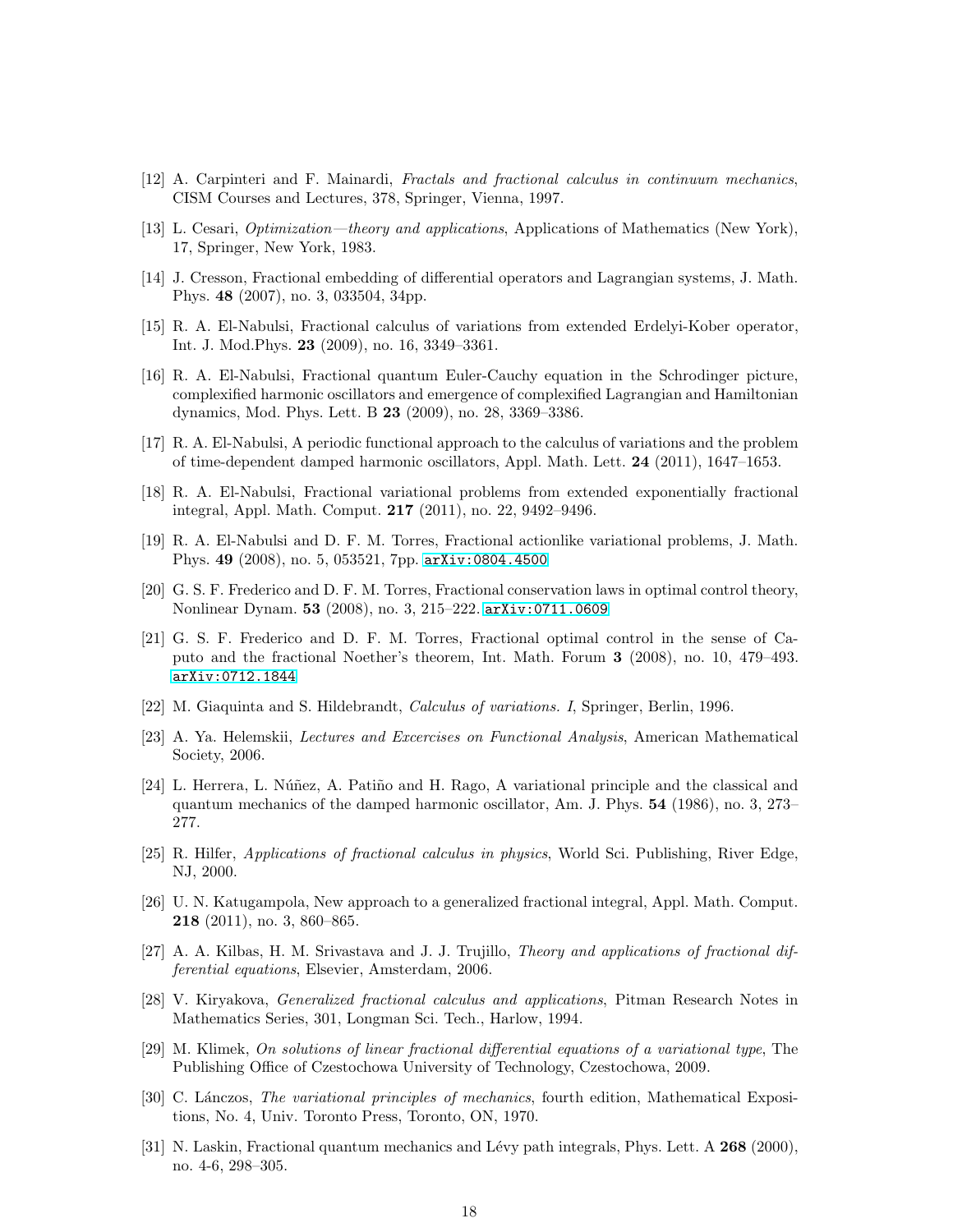- <span id="page-18-8"></span><span id="page-18-7"></span>[32] J. Li and M. Ostoja-Starzewski, Micropolar continuum mechanics of fractal media, Internat. J. Engrg. Sci. 49 (2011), no. 12, 1302–1310.
- <span id="page-18-9"></span>[33] F. Mainardi, Fractional calculus and waves in linear viscoelasticity, Imp. Coll. Press, London, 2010.
- [34] A. B. Malinowska, Fractional variational calculus for non-differentiable functions, In: Fractional Dynamics and Control, D. Baleanu, J. A. Tenreiro Machado and A. C. J. Luo (eds.), Springer New York, 2012, Part 2, Chapter 8, 97–108.
- <span id="page-18-2"></span>[35] A. B. Malinowska and D. F. M. Torres, Nonessential functionals in multiobjective optimal control problems, Proc. Estonian Acad. Sci. Phys. Math. 56 (2007), no. 4, 336–346. [arXiv:math/0609731](http://arxiv.org/abs/math/0609731)
- <span id="page-18-10"></span>[36] A. B. Malinowska and D. F. M. Torres, Generalized natural boundary conditions for fractional variational problems in terms of the Caputo derivative, Comput. Math. Appl. 59 (2010), no. 9, 3110–3116. [arXiv:1002.3790](http://arxiv.org/abs/1002.3790)
- <span id="page-18-3"></span>[37] N. Martins and D. F. M. Torres, Calculus of variations on time scales with nabla derivatives, Nonlinear Anal. 71 (2009), no. 12, e763–e773. [arXiv:0807.2596](http://arxiv.org/abs/0807.2596)
- <span id="page-18-6"></span>[38] R. Metzler and J. Klafter, The random walk's guide to anomalous diffusion: a fractional dynamics approach, Phys. Rep. 339 (2000), no. 1, 77 pp.
- <span id="page-18-1"></span><span id="page-18-0"></span>[39] B. S. Mordukhovich, Variational analysis and generalized differentiation. I, Grundlehren der Mathematischen Wissenschaften, 330, Springer, Berlin, 2006.
- [40] B. S. Mordukhovich, Variational analysis and generalized differentiation. II, Grundlehren der Mathematischen Wissenschaften, 331, Springer, Berlin, 2006.
- <span id="page-18-11"></span>[41] D. Mozyrska and D. F. M. Torres, Minimal modified energy control for fractional linear control systems with the Caputo derivative, Carpathian J. Math. 26 (2010), no. 2, 210–221. [arXiv:1004.3113](http://arxiv.org/abs/1004.3113)
- [42] D. Mozyrska and D. F. M. Torres, Modified optimal energy and initial memory of fractional continuous-time linear systems, Signal Process. 91 (2011), no. 3, 379–385. [arXiv:1007.3946](http://arxiv.org/abs/1007.3946)
- <span id="page-18-12"></span>[43] T. Odzijewicz, A. B. Malinowska and D. F. M. Torres, Fractional variational calculus with classical and combined Caputo derivatives, Nonlinear Anal. 75 (2012), no. 3, 1507–1515. [arXiv:1101.2932](http://arxiv.org/abs/1101.2932)
- <span id="page-18-13"></span>[44] T. Odzijewicz, A. B. Malinowska and D. F. M. Torres, Generalized fractional calculus with applications to the calculus of variations, Comput. Math. Appl. (2012), DOI: 10.1016/j.camwa.2012.01.073 [arXiv:1201.5747](http://arxiv.org/abs/1201.5747)
- <span id="page-18-4"></span>[45] T. Odzijewicz and D. F. M. Torres, Fractional calculus of variations for double integrals, Balkan J. Geom. Appl. 16 (2011), no. 2, 102–113. [arXiv:1102.1337](http://arxiv.org/abs/1102.1337)
- <span id="page-18-14"></span><span id="page-18-5"></span>[46] I. Podlubny, Fractional differential equations, Academic Press, San Diego, CA, 1999.
- <span id="page-18-15"></span>[47] A. D. Polyanin and A. V. Manzhirov, Handbook of integral equations, CRC, Boca Raton, FL, 1998.
- [48] S. Pooseh, R. Almeida and D. F. M. Torres, Expansion formulas in terms of integer-order derivatives for the Hadamard fractional integral and derivative, Numer. Funct. Anal. Optim. 33 (2012), no. 3, 301–319. [arXiv:1112.0693](http://arxiv.org/abs/1112.0693)
- <span id="page-18-16"></span>[49] S. Pooseh, R. Almeida and D. F. M. Torres, Approximation of fractional integrals by means of derivatives, Comput. Math. Appl. (2012), DOI: 10.1016/j.camwa.2012.01.068 [arXiv:1201.5224](http://arxiv.org/abs/1201.5224)